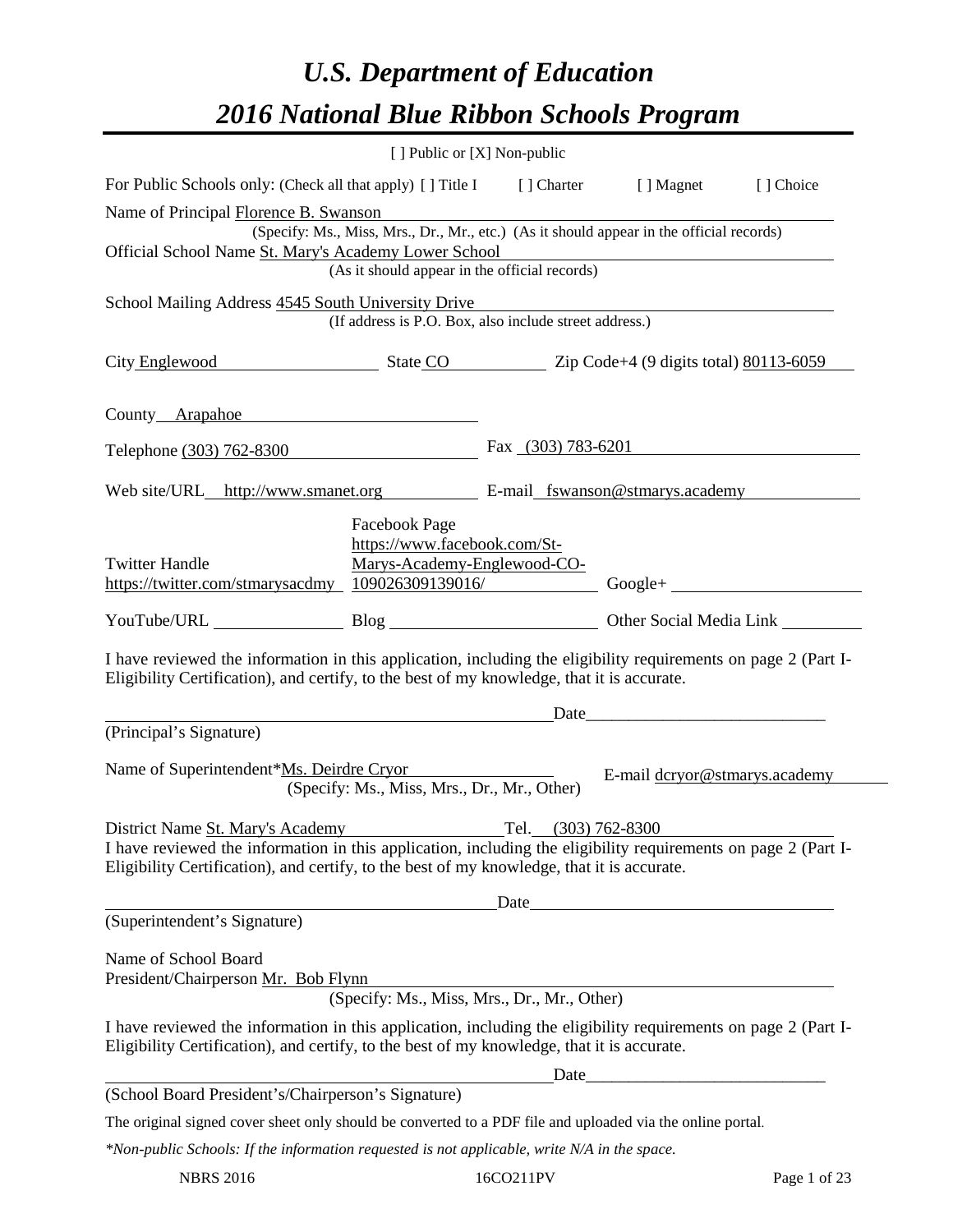The signatures on the first page of this application (cover page) certify that each of the statements below, concerning the school's eligibility and compliance with U.S. Department of Education and National Blue Ribbon Schools requirements, are true and correct.

- 1. The school configuration includes one or more of grades K-12. (Schools on the same campus with one principal, even a K-12 school, must apply as an entire school.)
- 2. The public school has met their state's accountability requirements (i.e., avoided sanctions) in participation, performance in reading (or English language arts) and mathematics, and other academic indicators (i.e., attendance rate and graduation rate) using the most recent accountability results available for the year prior to nomination.
- 3. To meet final eligibility, a public school must meet the state's accountability requirements (i.e., avoided sanctions) in participation, performance in reading (or English language arts) and mathematics, and other academic indicators (i.e., attendance rate and graduation rate) for the year in which they are nominated (2015-2016) and be certified by the state representative. Any status appeals must be resolved at least two weeks before the awards ceremony for the school to receive the award.
- 4. If the school includes grades 7 or higher, the school must have foreign language as a part of its curriculum.
- 5. The school has been in existence for five full years, that is, from at least September 2010 and each tested grade must have been part of the school for the past three years.
- 6. The nominated school has not received the National Blue Ribbon Schools award in the past five years: 2011, 2012, 2013, 2014, or 2015.
- 7. The nominated school has no history of testing irregularities, nor have charges of irregularities been brought against the school at the time of nomination. The U.S. Department of Education reserves the right to disqualify a school's application and/or rescind a school's award if irregularities are later discovered and proven by the state.
- 8. The nominated school or district is not refusing Office of Civil Rights (OCR) access to information necessary to investigate a civil rights complaint or to conduct a district-wide compliance review.
- 9. The OCR has not issued a violation letter of findings to the school district concluding that the nominated school or the district as a whole has violated one or more of the civil rights statutes. A violation letter of findings will not be considered outstanding if OCR has accepted a corrective action plan from the district to remedy the violation.
- 10. The U.S. Department of Justice does not have a pending suit alleging that the nominated school or the school district as a whole has violated one or more of the civil rights statutes or the Constitution's equal protection clause.
- 11. There are no findings of violations of the Individuals with Disabilities Education Act in a U.S. Department of Education monitoring report that apply to the school or school district in question; or if there are such findings, the state or district has corrected, or agreed to correct, the findings.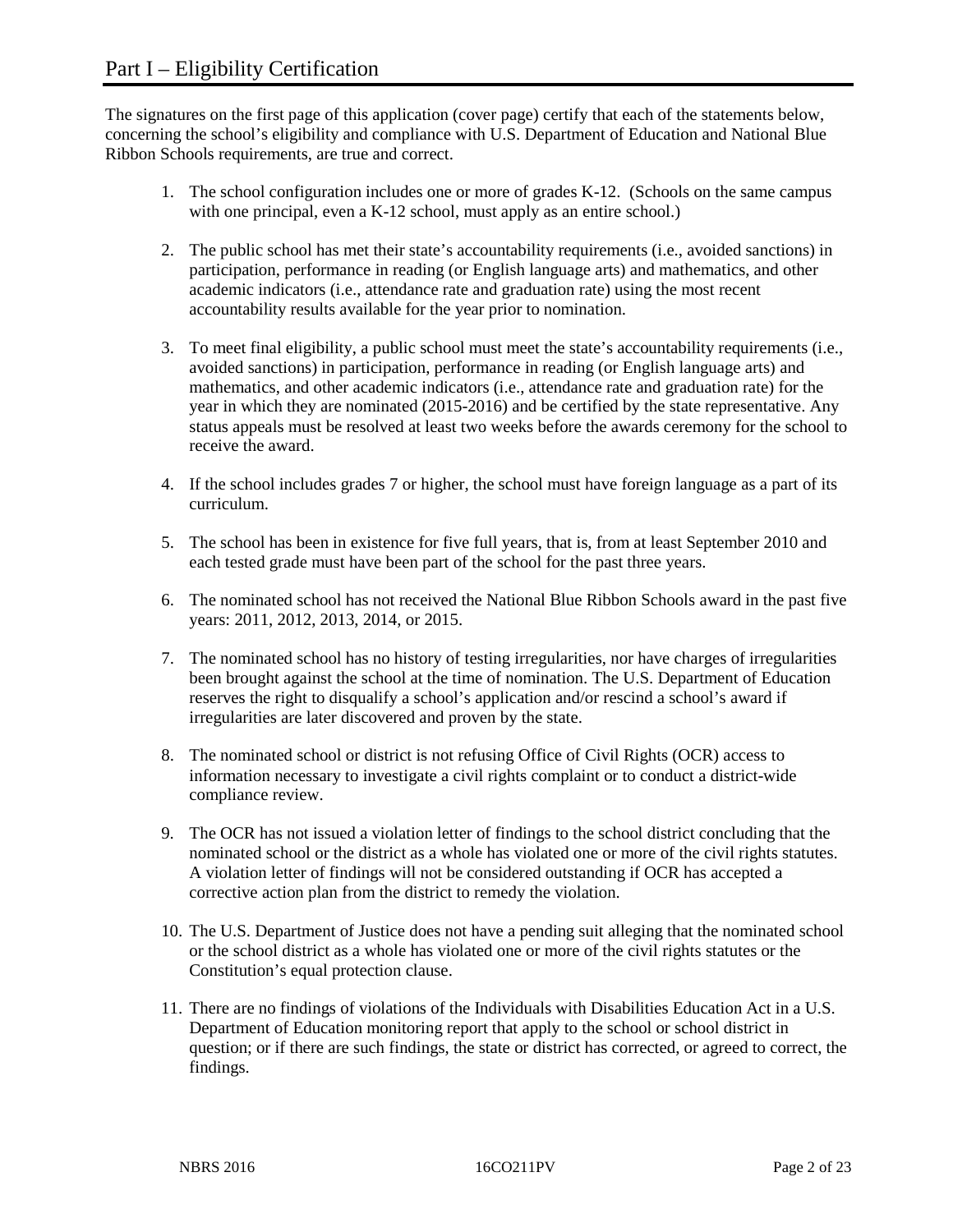#### **Data should be provided for the most recent school year (2015-2016) unless otherwise stated.**

**DISTRICT** (Question 1 is not applicable to non-public schools)

| Ι. | Number of schools in the district<br>(per district designation): | $\underline{0}$ Elementary schools (includes K-8)<br>0 Middle/Junior high schools |
|----|------------------------------------------------------------------|-----------------------------------------------------------------------------------|
|    |                                                                  | 0 High schools                                                                    |
|    |                                                                  | $0 K-12$ schools                                                                  |

0 TOTAL

**SCHOOL** (To be completed by all schools)

- 2. Category that best describes the area where the school is located:
	- [] Urban or large central city [ ] Suburban with characteristics typical of an urban area [X] Suburban [ ] Small city or town in a rural area [ ] Rural
- 3. Number of students as of October 1, 2015 enrolled at each grade level or its equivalent in applying school:

| Grade                           | # of         | # of Females | <b>Grade Total</b> |
|---------------------------------|--------------|--------------|--------------------|
|                                 | <b>Males</b> |              |                    |
| <b>PreK</b>                     | 8            | 11           | 8                  |
| K                               | 8            | 15           | 23                 |
| 1                               | 13           | 13           | 26                 |
| $\boldsymbol{2}$                | 16           | 17           | 33                 |
| 3                               | 13           | 19           | 32                 |
| 4                               | 15           | 23           | 38                 |
| 5                               | 8            | 32           | 40                 |
| 6                               | 0            | 0            | $\theta$           |
| 7                               | 0            | $\theta$     | 0                  |
| 8                               | 0            | 0            | 0                  |
| 9                               | 0            | 0            | 0                  |
| 10                              | 0            | 0            | 0                  |
| 11                              | 0            | 0            | 0                  |
| 12 or higher                    | 0            | 0            | 0                  |
| <b>Total</b><br><b>Students</b> | 81           | 130          | 211                |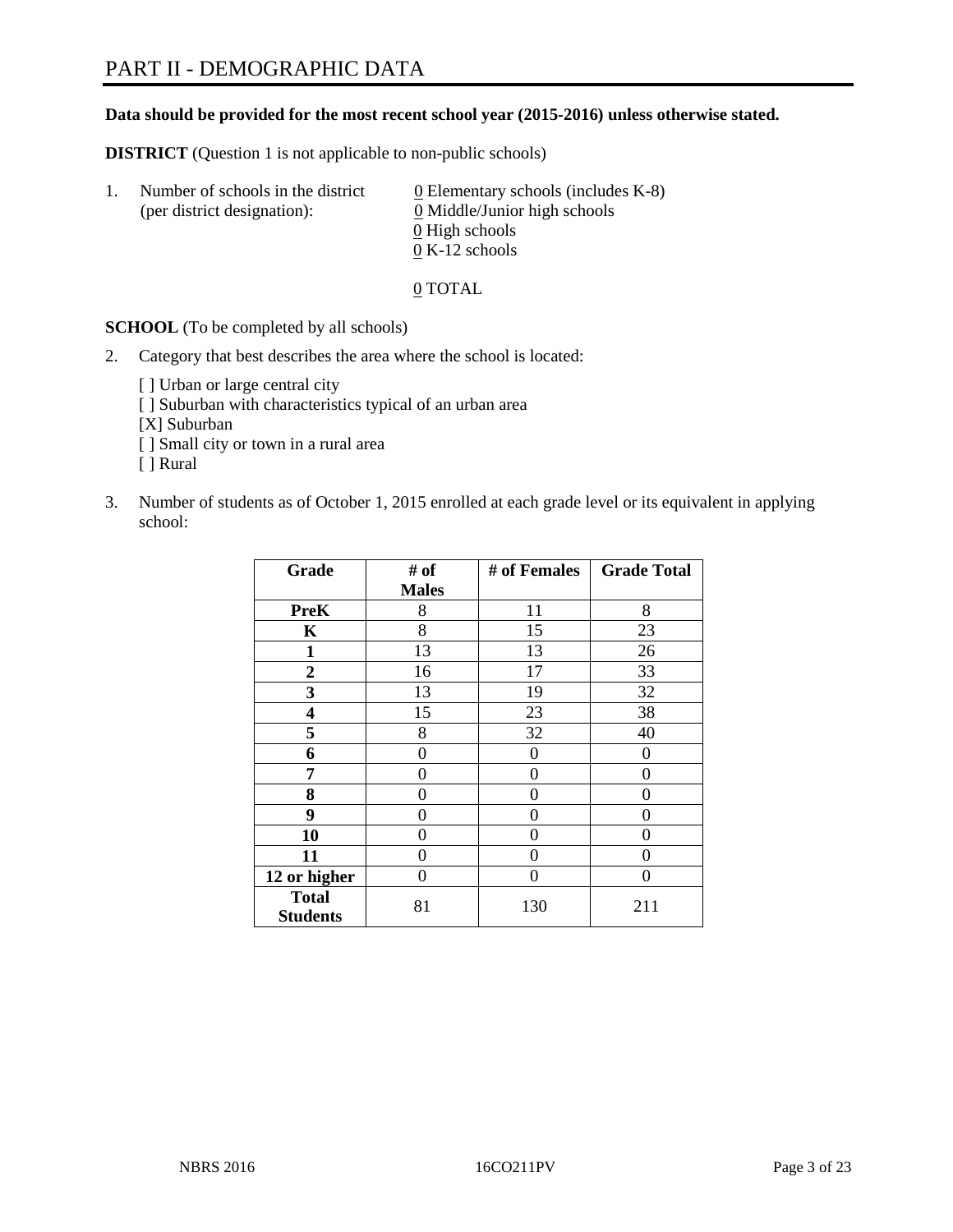4. Racial/ethnic composition of  $\qquad \qquad \underline{0}$  % American Indian or Alaska Native the school: 9 % Asian

 % Black or African American % Hispanic or Latino % Native Hawaiian or Other Pacific Islander 73 % White % Two or more races **100 % Total**

(Only these seven standard categories should be used to report the racial/ethnic composition of your school. The Final Guidance on Maintaining, Collecting, and Reporting Racial and Ethnic Data to the U.S. Department of Education published in the October 19, 2007 *Federal Register* provides definitions for each of the seven categories.)

5. Student turnover, or mobility rate, during the  $2014 - 2015$  school year:  $3\%$ 

This rate should be calculated using the grid below. The answer to (6) is the mobility rate.

| <b>Steps For Determining Mobility Rate</b>         | Answer                      |
|----------------------------------------------------|-----------------------------|
| (1) Number of students who transferred to          |                             |
| the school after October 1, 2014 until the         | 4                           |
| end of the 2014-2015 school year                   |                             |
| (2) Number of students who transferred             |                             |
| <i>from</i> the school after October 1, 2014 until | $\mathcal{D}_{\mathcal{L}}$ |
| the end of the 2014-2015 school year               |                             |
| (3) Total of all transferred students [sum of      | 6                           |
| rows $(1)$ and $(2)$ ]                             |                             |
| (4) Total number of students in the school as      | 202                         |
| of October 1, 2014                                 |                             |
| $(5)$ Total transferred students in row $(3)$      | 0.030                       |
| divided by total students in row (4)               |                             |
| $(6)$ Amount in row $(5)$ multiplied by 100        | 3                           |

6. English Language Learners (ELL) in the school:  $0\%$ 

0 Total number ELL

Specify each non-English language represented in the school (separate languages by commas): As a private school, we do not identify students as ELL. We have students who speak other languages at home and also students who did not learn English as their first language.

7. Students eligible for free/reduced-priced meals:  $0\%$ 

Total number students who qualify:  $\qquad 0$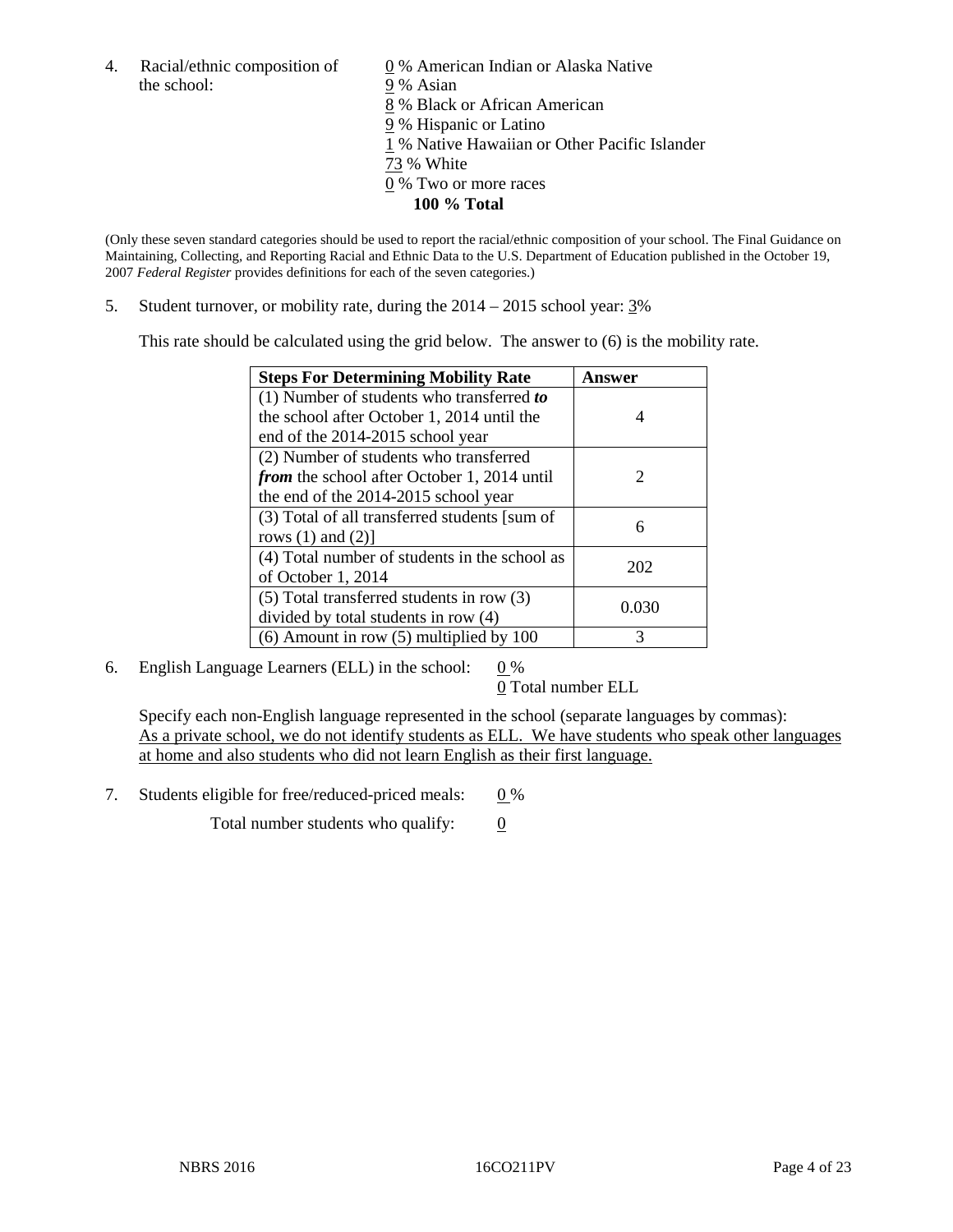Indicate below the number of students with disabilities according to conditions designated in the Individuals with Disabilities Education Act. Do not add additional conditions. It is possible that students may be classified in more than one condition.

| 0 Autism                              | 0 Orthopedic Impairment                       |
|---------------------------------------|-----------------------------------------------|
| 0 Deafness                            | 0 Other Health Impaired                       |
| 0 Deaf-Blindness                      | 0 Specific Learning Disability                |
| 0 Emotional Disturbance               | $\underline{0}$ Speech or Language Impairment |
| $\underline{0}$ Hearing Impairment    | 0 Traumatic Brain Injury                      |
| 0 Mental Retardation                  | 0 Visual Impairment Including Blindness       |
| $\underline{0}$ Multiple Disabilities | <b>0</b> Developmentally Delayed              |

- 9. Number of years the principal has been in her/his position at this school:  $1 \overline{1}$
- 10. Use Full-Time Equivalents (FTEs), rounded to nearest whole numeral, to indicate the number of school staff in each of the categories below:

|                                       | <b>Number of Staff</b> |
|---------------------------------------|------------------------|
| Administrators                        |                        |
| Classroom teachers                    | 15                     |
| Resource teachers/specialists         |                        |
| e.g., reading, math, science, special |                        |
| education, enrichment, technology,    |                        |
| art, music, physical education, etc.  |                        |
| Paraprofessionals                     |                        |
| Student support personnel             |                        |
| e.g., guidance counselors, behavior   |                        |
| interventionists, mental/physical     |                        |
| health service providers,             |                        |
| psychologists, family engagement      |                        |
| liaisons, career/college attainment   |                        |
| coaches, etc.                         |                        |

11. Average student-classroom teacher ratio, that is, the number of students in the school divided by the FTE of classroom teachers, e.g.,  $22:1$  14:1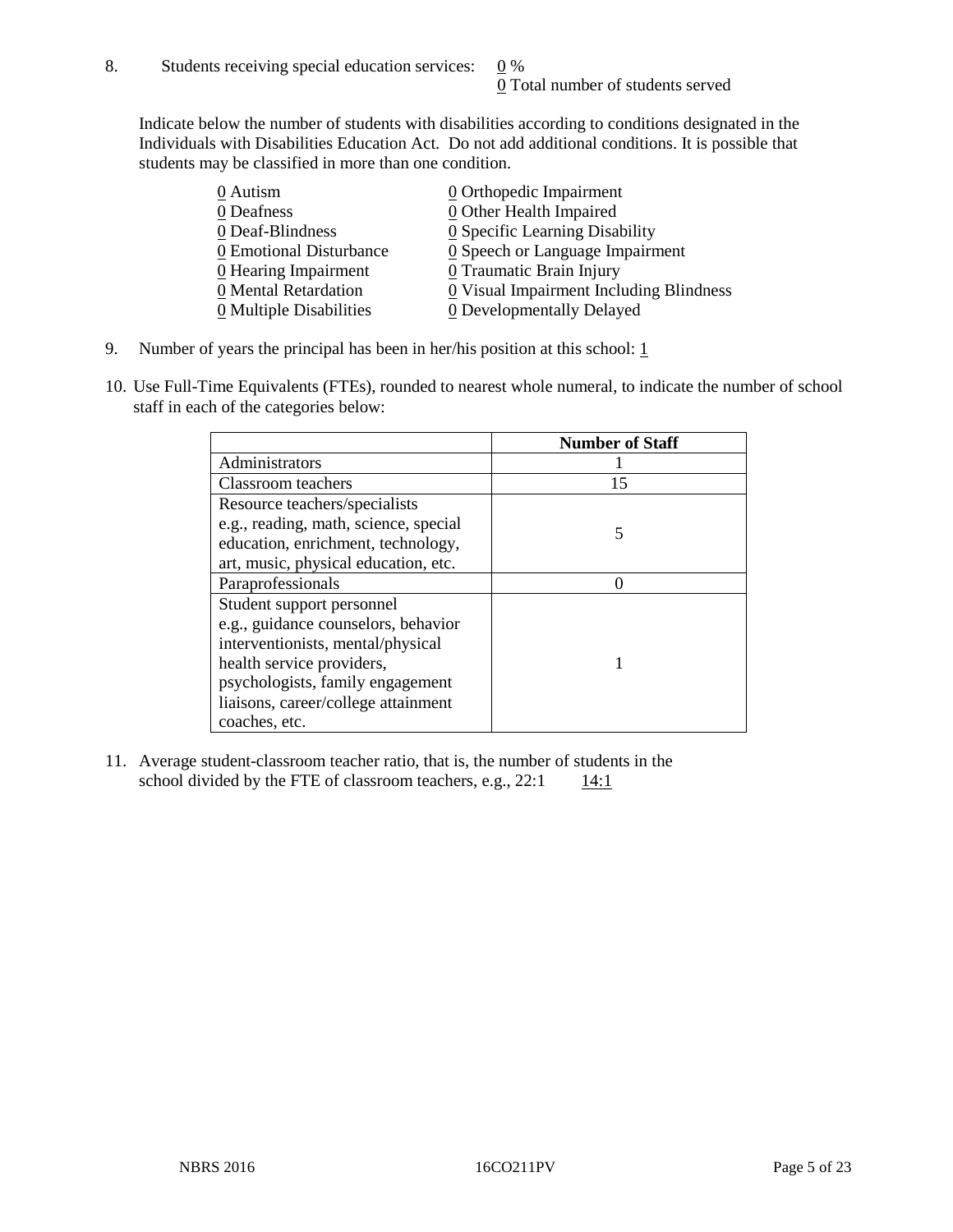12. Show daily student attendance rates. Only high schools need to supply yearly graduation rates.

| <b>Required Information</b> |     | 2014-2015   2013-2014   2012-2013 |       | 2011-2012 | 2010-2011 |
|-----------------------------|-----|-----------------------------------|-------|-----------|-----------|
| Daily student attendance    | 95% | 97%                               | 96%   | 96%       | 96%       |
| High school graduation rate | 0%  | 0%                                | $0\%$ | 9%        | 0%        |

#### 13. **For high schools only, that is, schools ending in grade 12 or higher.**

Show percentages to indicate the post-secondary status of students who graduated in Spring 2015.

| <b>Post-Secondary Status</b>                  |    |
|-----------------------------------------------|----|
| Graduating class size                         |    |
| Enrolled in a 4-year college or university    | 0% |
| Enrolled in a community college               | 0% |
| Enrolled in career/technical training program | 0% |
| Found employment                              | 0% |
| Joined the military or other public service   | 0% |
| Other                                         |    |

14. Indicate whether your school has previously received a National Blue Ribbon Schools award. Yes X No

If yes, select the year in which your school received the award. 1998

15. In a couple of sentences, provide the school's mission or vision statement.

SMA fosters excellence through academic achievement, spiritual development and service. The Loretto Values of faith, community, justice and respect provide the structure for our success.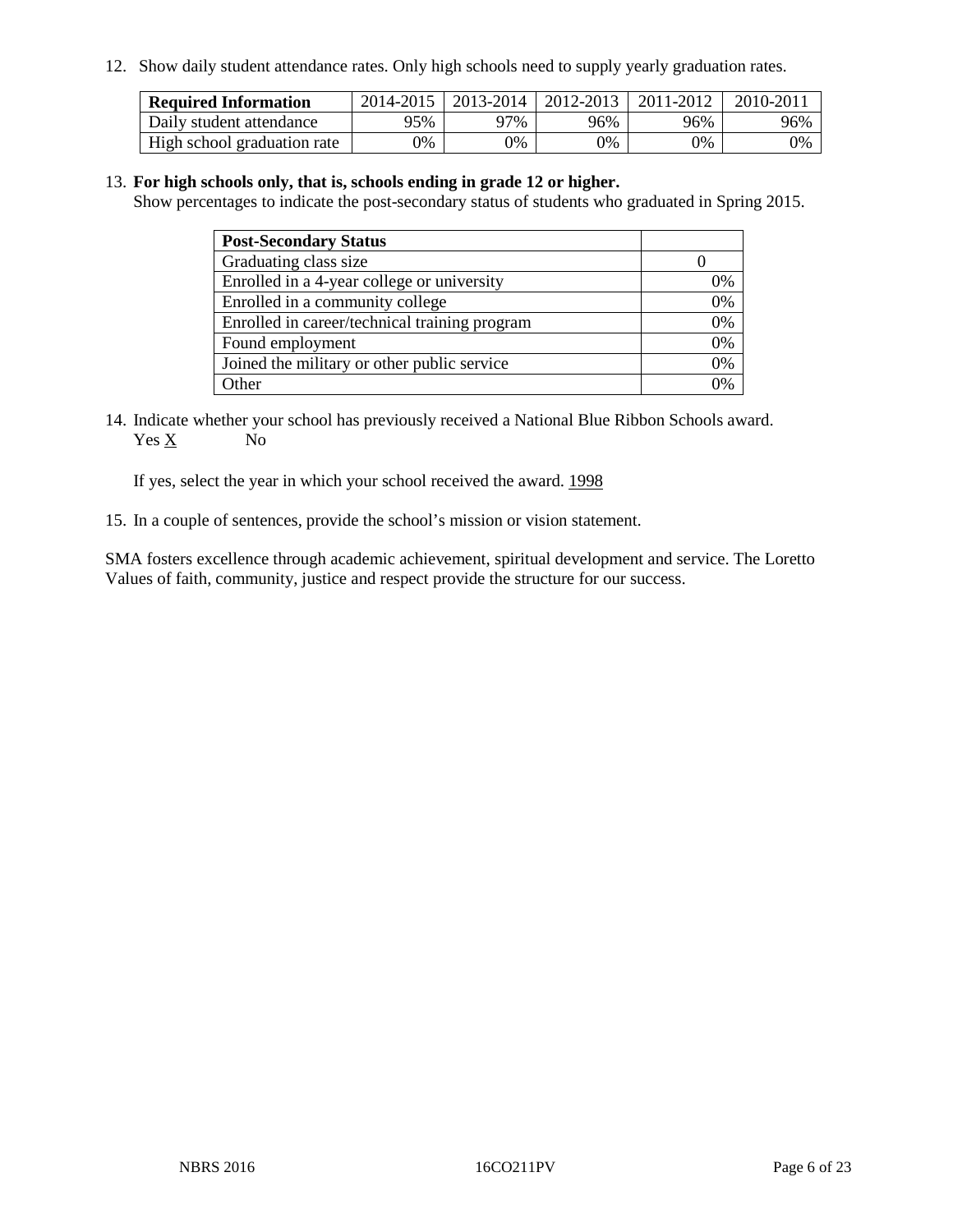# PART III – SUMMARY

The story of St. Mary's Academy Lower School (SMA) began 150 years ago when a key necessity was missing in the Colorado territory: education for frontier children. In 1864, three courageous Sisters of Loretto traveled to Denver by coach to open St. Mary's Academy (SMA). The first high school graduate in Colorado was SMA's Jessie Forshee in 1875, a year before Colorado received its statehood. The four Loretto School Values of faith, community, justice and respect are the touchstone of all we do.

Currently, St. Mary's Academy is a premier Catholic independent school, offering a co-ed program from (JK) Junior Kindergarten through 8th grade, and an all girls' high school. The JK-5 Lower School is applying for a Blue Ribbon Award.

Our Lower School includes 214 students in JK-5th grade, serving students from over 70 zip codes. The student body is comprised of a diverse cultural and ethnic population and includes students from all over the world. In fact, the student population boasts over 30 percent diversity, one of the highest percentages among independent schools in Colorado. SMA values and includes all members of society and has a generous tuition assistance program to encourage this diversity. The opportunities provided by the students who attend SMA include parent support and children who come to school ready to learn. SMA Lower School was a previous 1998 Blue Ribbon school under the leadership of a Sister of Loretto. Since then, SMA has strived to continue a tradition of excellence, although has not leveraged the award due to so many years passing since receiving it.

The Lower School at St. Mary's Academy helps students thrive in all aspects of their lives, including academically, emotionally, culturally, physically and socially, through rich programming and individual focus on each student's needs. In the past years, the SMA staff has focused on initiatives to assess, review and to assure delivery in bringing the best possible education to students. Those initiatives included adopting a new math curriculum, piloting a new writing workshop model, focusing on ways boys learn best, improving the school day experience and schedule, and focusing on creating a vibrant STREAM integration. (Science, Technology, Religion, Engineering, Arts and Math). Reflection and growth is a key strategy that St. Mary's Academy has valued over the 150-year history of the school!

The day begins with families bringing their children to school, and most parents come into the classrooms for the first 20 minutes before the bell rings. During this time teachers and parents talk about the students, share personal information, and are part of the morning routine. New parents have a chance to talk with other parents and are pulled right into to the welcoming school culture. The halls are truly bustling with the sound of kids, parents and staff exemplifying what community really means. The principal greets students who are dropped off in their car every single morning, along with the trusty Service Patrol students who assist the younger students with coats, backpacks and a smile. The younger children can't wait to pop out of their cars to hug an older student and be escorted to their room. The positive social and emotional aspects of the morning routine set the standard for the entire day.

SMA's Lower School academic philosophy is to meet the needs of our students and help them achieve academic excellence. A key strategy for academic success is to discuss and find creative ways to help students achieve. Students who are achieving above the standards are given more "thinking" work instead of more worksheets or moving ahead. Critical thinking, writing, and technology applications are all available as students are challenged to be deep thinkers.

Growing leaders has been a key focus in the last few years. Teacher leaders meet to discuss how to lead teams, facilitate decisions and appreciate different styles of our co-workers. Students can join the student leadership group, which promotes service to the school through spirit days, service projects, and learning to become ambassadors of peace. A project this year from the student leaders is to create emergency lockdown buckets with supplies for each classroom.

After much discussion and a yearlong study of how boys learn, SMA offers Physical Education (PE) every day of the week! Daily PE was a result of the commitment to students' health and happiness. Teachers also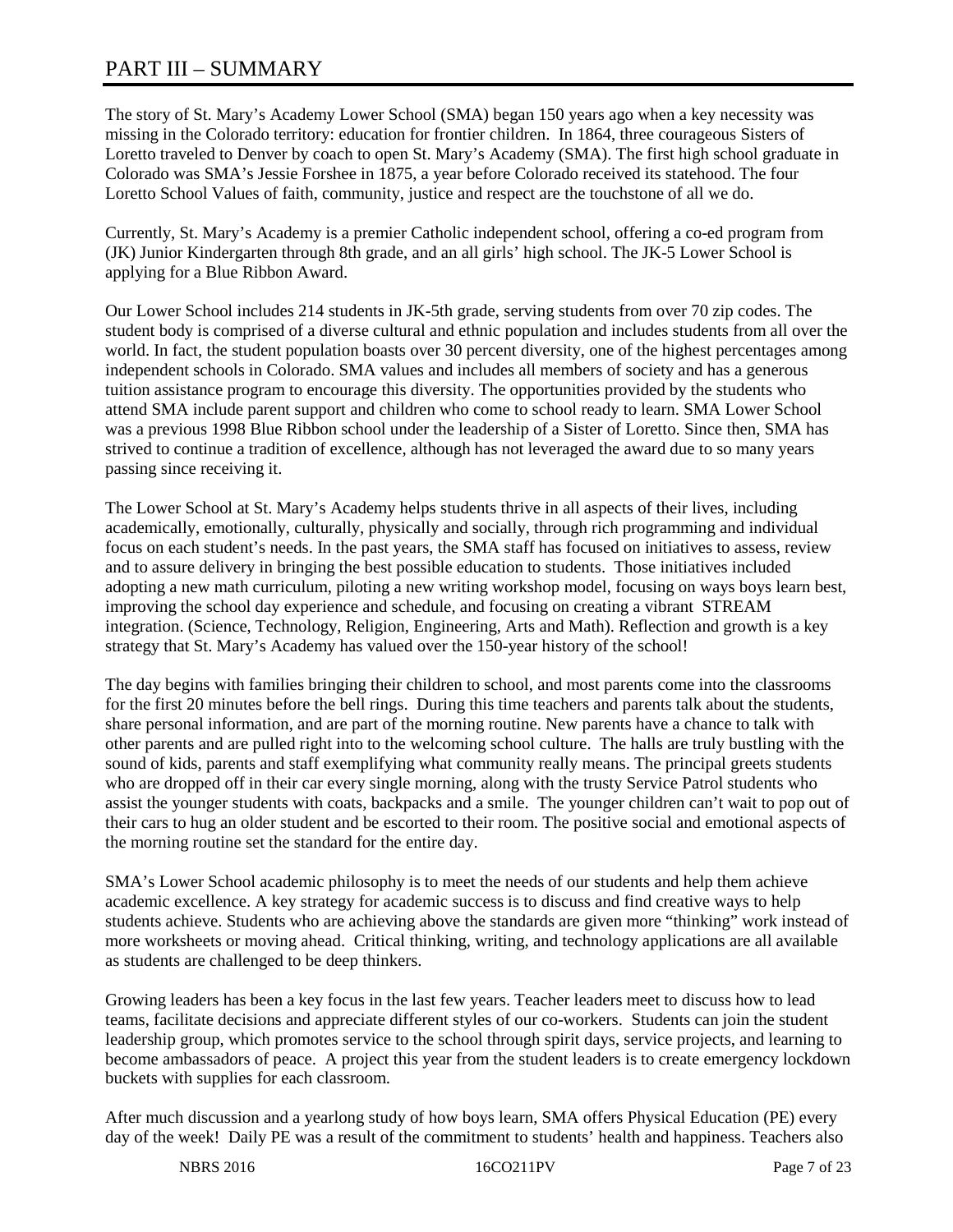purposefully integrate movement into all lesson plans.

Assemblies for all stakeholders are a unique tradition implemented to bring the school community together and to foster social, emotional and cultural appreciation. Each month a service project is chosen and presented at the assembly. Past recipients include an orphanage in Haiti (where one of our students was adopted) and a coat drive for the homeless. Students are drawn into the community and world through service.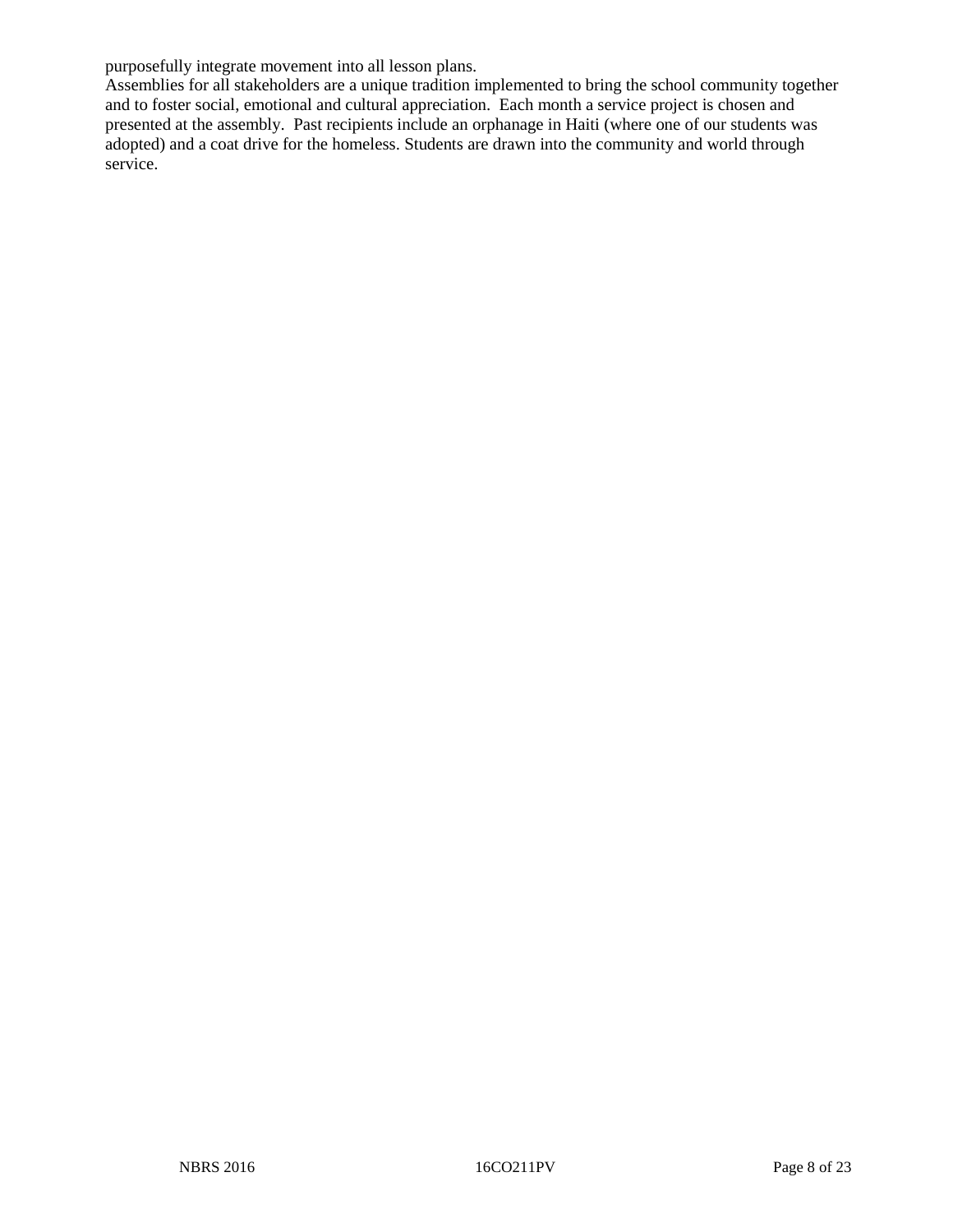# **1. Core Curriculum:**

The English Language Arts curriculum incorporates all components of a balanced literacy program: Phonemic Awareness, Phonics, Vocabulary, Comprehension and Fluency. The Colorado State Standards serve as guide for instruction at each grade level. Differentiated instruction in small group settings ensures that each child is achieving success. Content is presented in whole group direct instruction, small guided groups and meaningful student independent practice, as in the Daily Five, which provides students a format of using independent time. Students learn to self-manage and engage and are held accountable for reading, writing and word study while the teacher is working with small groups with similar needs.

Words their Way is a developmental approach to phonics, spelling and vocabulary, that begins in Junior Kindergarten (JK). In JK, students sing, chant and categorize words and letters to provide the scaffold to kindergarten readiness. Students study word patterns, parts and derivational meanings. Teachers begin with a formative spelling inventory assessment to analyze student errors and pinpoint exactly where individual instruction should begin. Following the gradual release model, teachers model and provide explicit explanations about word patterns. Students are then assigned groups of words to sort in relation to a spelling pattern. Through continued use of this program, teachers have learned about how students progress through the different stages and phases of spelling development.

This year teachers are piloting a new format for writing instruction. The Lucy Calkins program provides units of study for students to learn informational, persuasive and narrative writing. The workshop format beginning daily in JK, gives students choice about what they write, while holding them accountable for incorporating writing strategies taught during the mini-lesson. The workshop format allows teachers to conference with individuals and small groups to provide targeted instruction. Students share their work frequently and even the youngest writers consider themselves "authors" and know they have valuable stories to communicate.

The Saxon Math program is a researched based, common core aligned, comprehensive program, chosen to provide students with an incremental structure that distributes content throughout the year with frequent review and assessment. Foundational skills including number sense, operations, fact fluency, measurement and mathematical reasoning are acquired through whole group instruction and individual independent practice. As a result of this new program, 95% of the students are achieving 80% or above on assessments. In grades 3-5, students who are excelling have moved to the next grade level materials, which have allowed focus on remediation for some, and acceleration for others. Our JK uses Building Blocks, a hands on developmentally appropriate program that provides whole group instruction, centers and exploration. Building Blocks provides the bridge for students to become successful when entering kindergarten.

SMA follows the Next Generation Science Standards. Units from Life Science, Earth Science and Physical Science as well as Technology and Engineering are integrated into each strand or unit. The staff collaborated to align the science units in each strand to provide a foundation for students without repetition of units.

Teachers utilize many resources to meet the standards including commercial kits, online lesson and videos. Students are doing science, not just learning science. Evidence of their learning and thinking are kept in science journals and logs. Students participate and are actively exploring and following inquiry designed lessons to bring the standards to life, including use of the Scientific Method when designing experiments.

One collaborative unit has been a STEM unit on coding. Our 4-5 students practiced coding online as well as unplugged activities, and then created codes and followed commands for a cup-stacking configuration. While building, they "de-bugged" the codes and wrote reviews of online coding programs. This collaboration includes the science teacher and our instructional specialist, with input from the PE teacher and technology teacher.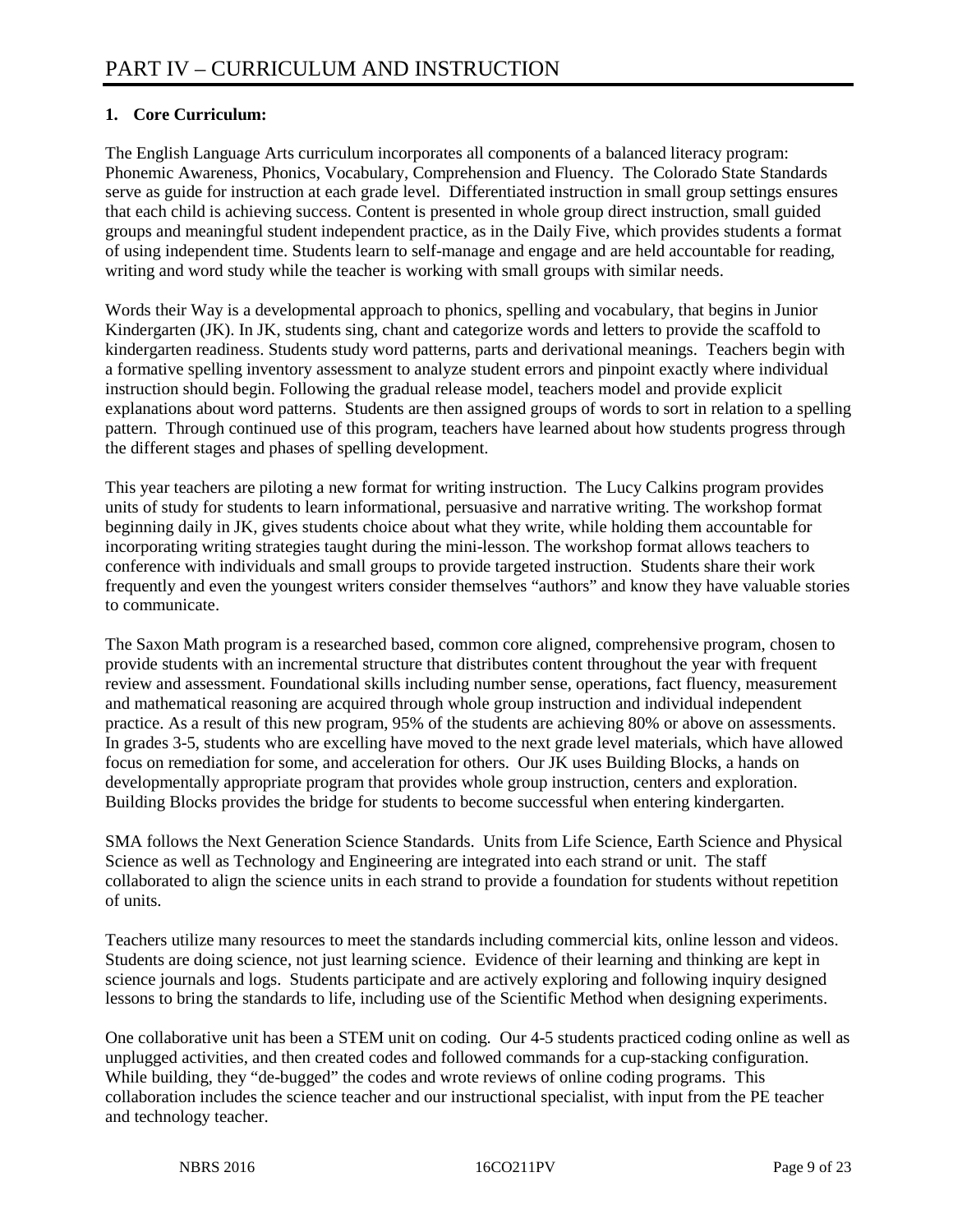Our Social Studies and History program follows the Colorado State Standards and includes history, geography, economics, government, citizenship, and culture. Field trips to the Fire Station, local museums and guest speakers bring the learning to life. In grades 3-5 students read a weekly magazine (Scholastic News) providing a weekly current event format for discussion and instruction aligned to the standards. Plays and performances highlight social studies and historical knowledge, and help bring them to life for our students.

#### Core Curriculum Preschool (Junior Kindergarten) JK

SMA offers a Junior Kindergarten program that provides developmentally appropriate learning experiences in the following areas; Social-Emotional Development, Language and Literacy, Mathematics, Scientific Exploration, Social Studies, Physical Development and the Arts. As previously described, the JK program has adopted practices and programs that align with and lead into the Lower School curriculum.

The JK program has had a positive impact on kindergarten readiness. Nearly 90% of students coming from our JK enter kindergarten knowing all of their letters and sounds. As a result, the JK program has grown in the last two years.

# **2. Other Curriculum Areas:**

All Junior Kindergarten (JK) through fifth grade students attend Art, Music, Spanish and Technology as week long rotations through the year. All students attend Library classes once a week, and every student attends PE class every day.

Music

In music classes, students play rhythm instruments and recorders, sing, create and write music, and respond and learn about how music relates to other cultures and the world around them. We use the Quaver General Music Curriculum Program, which is a comprehensive, customizable, digital program based on the National Music Education Standards of Creating, Performing, Responding and Connecting. Students frequently perform for multiple audiences.

Optional band, orchestra and private lessons in piano and guitar as well as an after-school Drama Club and Choir Club provide other music opportunities for students.

## Art

The Art curriculum is built upon the Colorado Academic Visual Arts Standards. The Art teacher is a working artist, showing her own work in Denver galleries. Students learn to observe, invent, create and connect knowledge with art and design.

Media include collage, sculpture, ceramics, painting and fibers. A recent project allowed the use of i-movie technology on i-pads. Students integrated tint projects and film techniques to create a project.

Each grade level has unifying art themes. This year the Art teacher started with a gratitude project. Each student and staff member used scratch boards and an item from nature to produce a wonderful wall display.

## Technology

SMA's Technology teacher, a member of the American Association of School Librarians and the National Committee for Best Apps for Teaching and Learning, collaborates with each teacher to personalize technology instruction for students. Students learn to navigate the Internet safely and become responsible Digital Citizens. Students create tools, plan projects, code, and synthesize data. Grade level learning is reflected and enhanced with projects to support grade level standards. Students also receive typing instruction.

## Foreign Language

SMA's Spanish teacher graduated in Chile and is a native speaker. Beginning in JK, students participate in conversational Spanish that incorporates song, dance, art and literature. As proficiency increases, students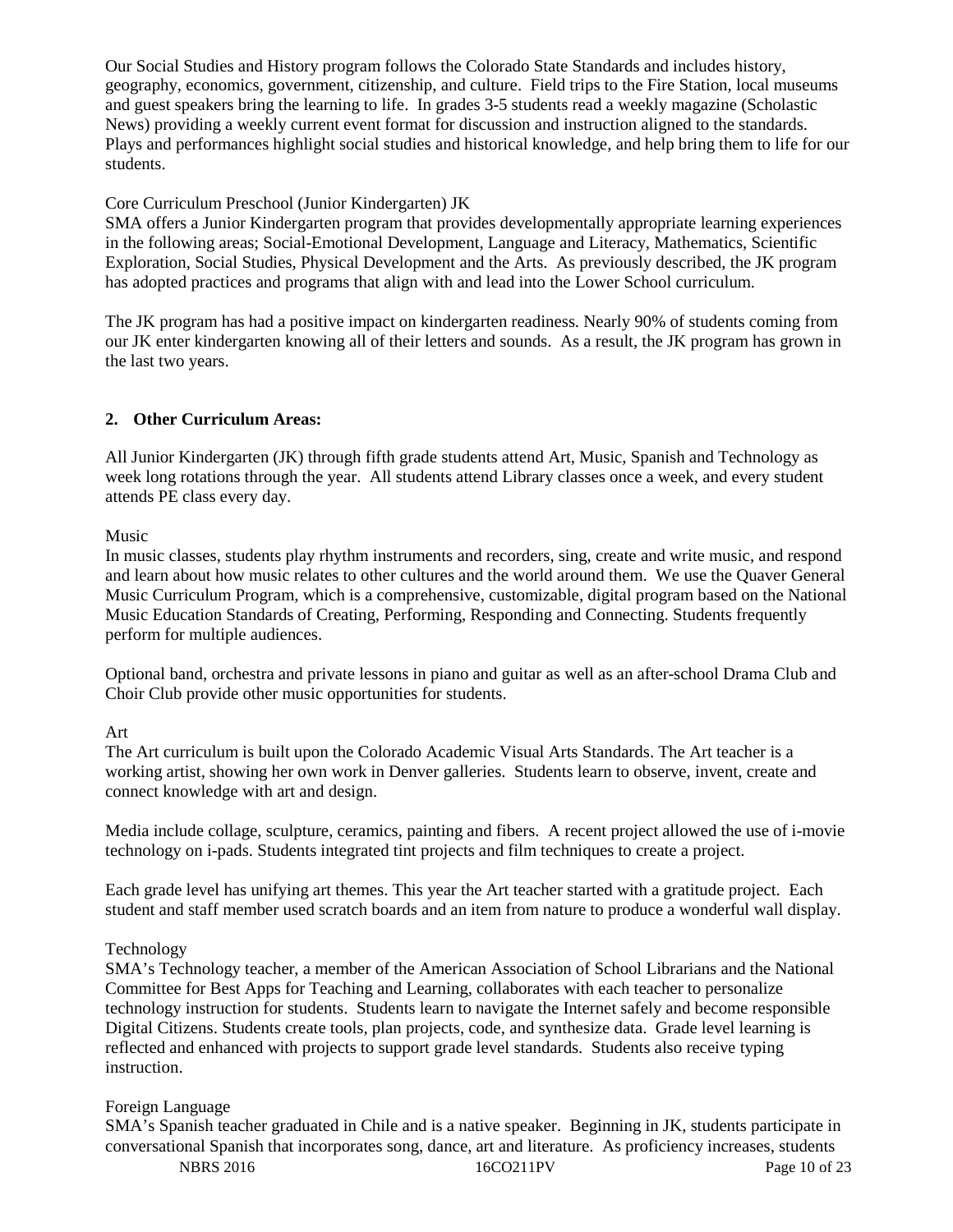learn reading, writing and language skills. Students develop insight into the nature of the language through celebrations of Spanish customs with food and dance. Parents are encouraged to learn Spanish along with their children as the Spanish teacher provides a website with lessons and extensions to do at home.

#### Library

The librarian, who reviews children's literature for the Professional Journal School Librarian Connection, exposes students to a wide variety of literature. Students learn a variety of skills including assessing, interpreting and applying information from print and non-print materials. The Librarian models his love of reading and introduces students to the world of non-fiction literature. Books in the library are not leveled, and students are not pressured to read certain books, as the philosophy is one that children will naturally love reading when provided the right books and the right attitude toward reading. Classroom teachers work closely with the librarian to guide students toward appropriate reading materials.

#### Religion and Values

All students participate in daily Morning Prayer, and receive weekly religion lessons. Religion and value lessons follow the liturgical year, and are guided by local diocese standards. Students learn Bible Stories, learn about Saints and observe Advent and Lent. Students in all grades attend five Lower School Masses and older students participate as readers and acolytes. An All-Academy Mass is celebrated by all school divisions in April. In May, each division honors Mary, the Mother of Jesus, with a May Crowing Event. Holy Thursday is also celebrated by the entire academy. It includes a Mass and foot washing service. Local priests from our community join us to lead these events.

#### PE

The PE teachers provide instruction in games, gymnastics, and dance. The curriculum follows the Colorado State Standards, Spark Standards as well as the SHAPE AMERICA's National PE Standards. Our students are able to demonstrate competency and confidence in a variety of game skills, in addition to motor skill development and movement patterns in game situations. Units include tennis, field hockey, soccer, and volleyball. The PE program incorporates Creative Dance for all boys and girls as an expression of an idea.

In April, students celebrate healthy choices with a Health Fair. Parent and community volunteers, such as medical professionals and athletes, give presentations about making healthy choices. Students participate in new sports, such as fencing. The goal is to have fitness be a lifestyle that continues into adulthood.

#### **3. Instructional Methods and Interventions:**

Effective instructional methods are key to student achievement. The staff uses multiple instructional approaches to meet the needs of students. If students aren't learning, our staff reviews their own instructional methods. Teachers make deliberate plans, but flexibly adapt and adjust them to ensure that all children are learning.

Classroom teachers provide both whole and small group instruction on a daily basis. Whole group instruction focuses on grade-level content and smaller groups are utilized to re-teach, clarify, or expand upon the lesson. Formative assessments and teacher observations further inform teachers about the need for enrichment and remediation. Teachers purposefully form small groups to provide more intensive and deliberate guided instruction aimed at meeting individual students' needs.

Differentiation looks different at each grade level, but a common practice is to group students according to skill or ability. At all grade levels throughout the school, teachers individualize instruction to meet the needs of all students in reading, writing and math. Our intermediate teachers focus on one content area, and work together to integrate learning. This allows teachers to slow down instruction and spend more time presenting concepts in a variety of ways. All of our intermediate grades have at least one group of students working one grade level above in math. Primary teachers have designated a skilled teacher to work with the lowest performing readers to provide systematic phonics and reading instruction on a daily basis.

NBRS 2016 16CO211PV Page 11 of 23 The use of thinking stems, graphic organizers, teacher modeling and think-alouds make learning concrete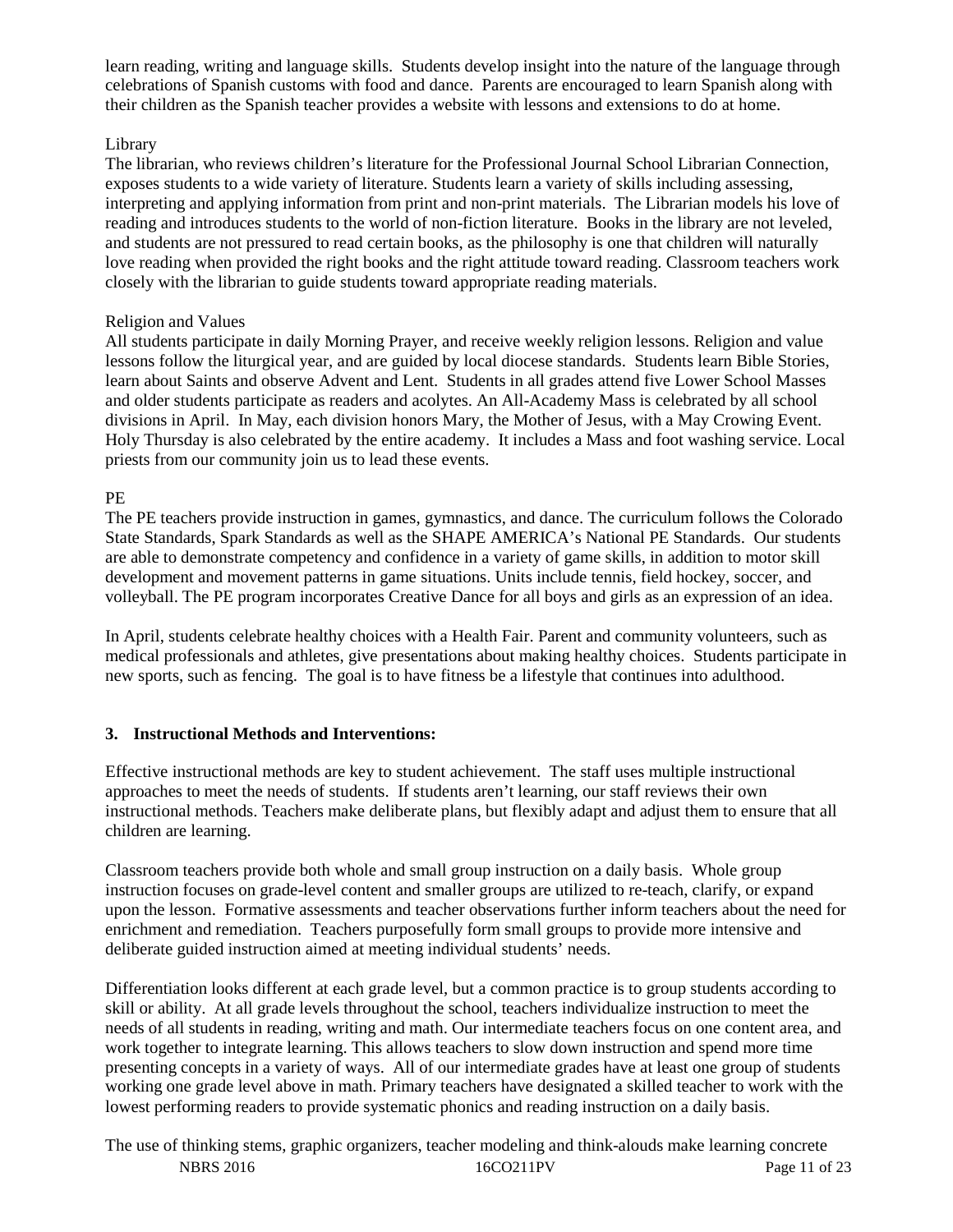for students. Using the gradual release model, our teachers thoughtfully deliver direct instruction to the class and plan ample opportunities for shared exploration and practice before requiring students to demonstrate individual mastery (I do, we do, you do).

During their planning periods, teachers are engaged in discussion about best practices, observations, assessment, supplementary materials, and are comparing notes on student performance across the day in all subject areas. This year a new position of Instructional Specialist was added to provide Tier 3 support to primary students reading well below grade level benchmark. This position has also elevated the capacity for providing job-embedded coaching and professional development for the staff.

#### **4. Assessment for Instruction and Learning and Sharing Assessment Results:**

Assessment and discussion of student learning has been the cornerstone of the year. Assessments are used to track progress and guide instructional decisions. A monthly schedule was designed to systematically assess students in literacy and math throughout the year. Each year intermediate students take the Terra Nova test. Thoughtful care ensures that over testing of students does not occur.

Literacy assessments include a diagnostic reading assessment twice a year. Teachers administer running records and fluency assessments on a monthly basis. In addition, a phonics-screening tool is used in the primary grades. Vocabulary study includes weekly tests, and the basal reading program assesses each skill set taught within the story.

The math program begins with an assessment that has allowed placement of students at different levels. Each week a small assessment is embedded in the program, and there are also unit tests. Teachers track missed problems and are able to see what concepts they need to re-teach and review with small groups.

Analyzing assessment results is a process that includes all staff members in small and large groups. The staff reviews student work, makes instructional shifts and talks about the best ways to maintain high levels of achievement.

For example, at a recent staff meeting teachers brought student writing samples. In mixed grade level groups, including special areas, the staff analyzed the areas of strength and weakness for each sample. The group noticed students needed more scaffolding and decided to start using transition words as early as kindergarten with oral story telling. Additionally, the staff noticed that handwriting was not meeting our expectations. Further meetings were held, and the staff came to consensus to use similar instructional language and a common verbal path to teach handwriting in grades K-2. Staff agreed that students should be held to a high standard and that teachers need to give regular instruction and reminders in handwriting.

Assessment results are shared with stakeholders in several ways. Weekly Friday folders contain all graded work, so that parents have frequent updates on progress. Scheduled conferences are held twice a year, and teachers take this opportunity to provide and explain specific information. The staff ensures that parents understand the educational terms and vocabulary shared with them. For example, the instructional specialist made a short video about the intervention program so that parents understood materials and at home activities.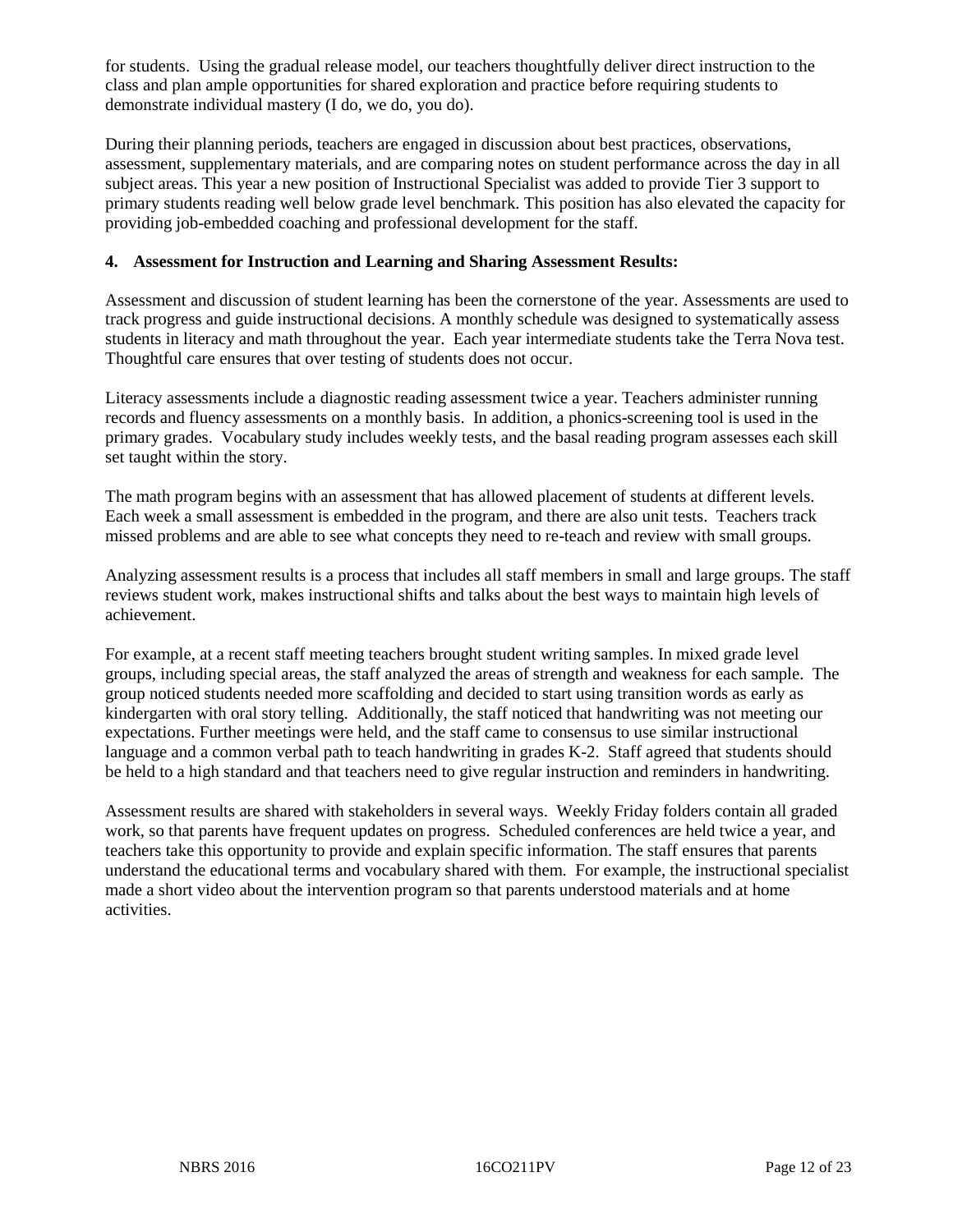#### **1. School Climate/Culture:**

SMA takes pride in its rich history and inviting culture. The four Loretto Values - Faith, Community, Justice and Respect, are at the heart of who we are. SMA serves and nurtures the whole child. While a rigorous academic program is offered to families, students' social, emotional and physical development is equally as important. The entire school community benefits from a positive climate and the SMA staff works diligently to cultivate and maintain the sense of community that permeates the school.

One long-standing tradition is a weekly assembly. At assemblies, students showcase their learning and talents. Often, grade level teams will present for the rest of the school. Their performance might include a creative presentation about social studies or science, a band or orchestra concert, a dance or fitness program taught by PE staff, or a video promoting a service project. Students also receive awards and certificates at assemblies, including those earned outside of school. The staff is mindful about celebrating every person in the building. Students are motivated to be on stage and because of it are confident public speakers and performers.

Parents and teachers work together to provide enrichment opportunities for students. Many devote countless hours to Destination Imagination (DI). Students are challenged to problem solve, build, and work collaboratively within a team on presented challenges. Two years ago, one team took first place in the DI Global Competition. Last year three teams placed in the top twelve. Engineering concepts are woven into every DI challenge.

After school programs offered to students include: Scratch Lab, Tae Kwon Do, Ballet, Science Matters, Lego Club, Service Patrol and the School Newspaper. Students can also take private guitar lessons during the day, join orchestra and band and even audition for a school-wide play.

Teachers are provided with many opportunities for collaboration. Faculty meetings, team meetings and late start days are used to share personal celebrations and successes in the classroom, and to discuss student growth and challenges. SMA also provides opportunities for teachers to build friendships with one another. The Sunshine Committee organizes monthly birthday lunches for teachers while parent volunteers cover lunch and recess duty. A teacher leadership team and initiative teams have been created to elicit teacher opinions and ideas. All teachers are experts in their field. Their knowledge is valued and the staff listens to every voice.

#### **2. Engaging Families and Community:**

The Loretto School Value of community brings a strong sense of support from stakeholders and the local community as a valued part of St. Mary's Academy. The focus of these efforts supports students academically, socially, emotionally and spiritually.

We foster a close relationship with the local police department. The school resource officer is here almost daily, walking the halls, talking with students at lunch, and attending special events as an honored guest. Kindergarten students walk to the fire department nearby and fourth graders serve as historical docents at the history museum. Each grade level reaches into the community to teach students the importance of those connections.

Service to others is an important part of SMA. Not only does SMA support charities with monthly collections, but also the students choose those recipients. The personal connections that families have with different charities bring meaning to the donations. Students recently gave snack items to a non-profit that provides support for families in grief. This organization was founded by one of our own parents. The Sisters of Loretto have a mission school in Pakistan and will lead a school supply drive so we can connect with students and teachers across the world. Starting in January, we will be participating with Sisters of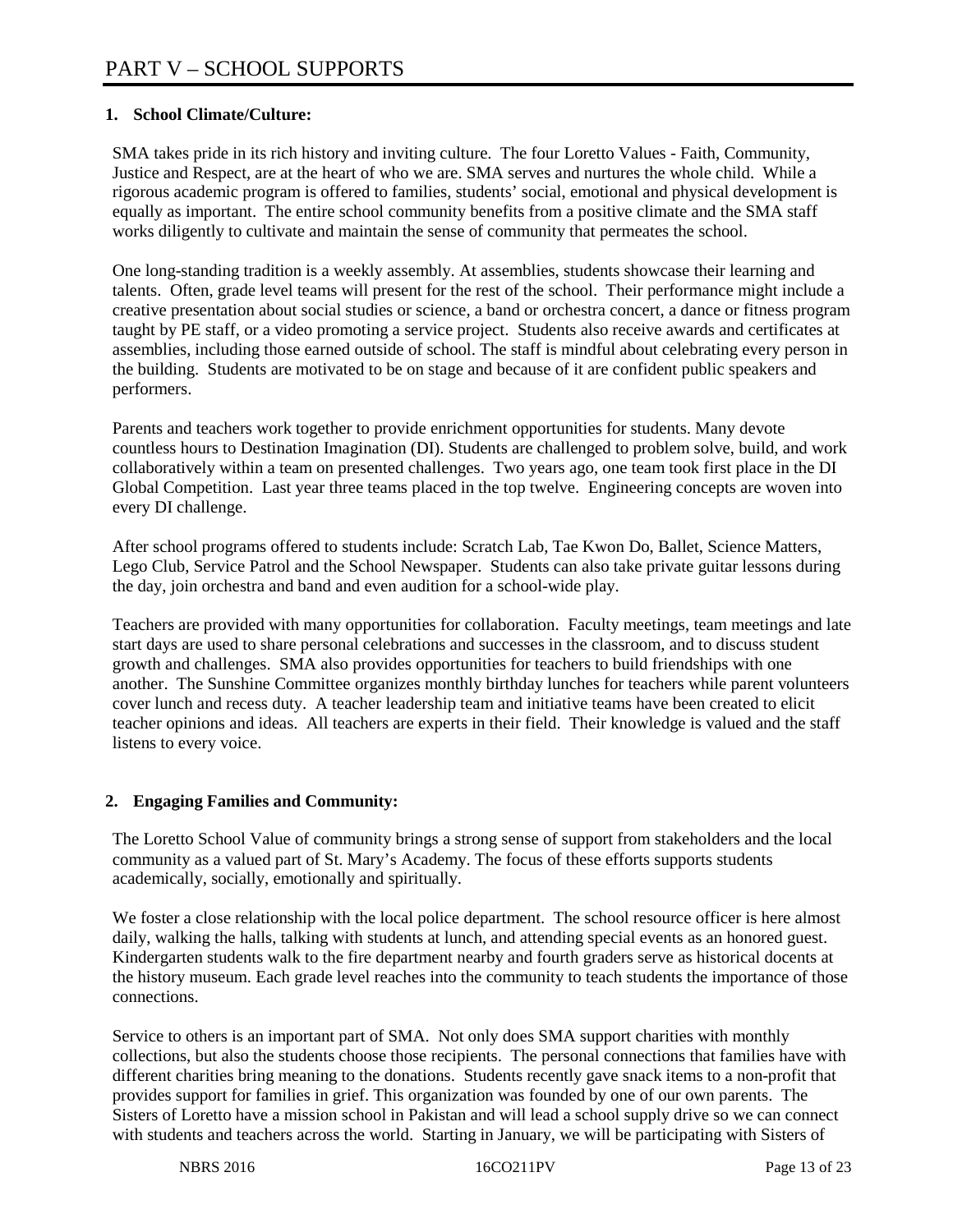Loretto worldwide to pray for peace in our world on the first Monday of each month. These connections to other people, near and far, prepare students to be global citizens.

The connection to families is an important focus at SMA. Events such as "Moms' Night Out" and a new "Dads' Club" gathering are organized. These events are purposeful with the goal of getting to know each other, having fun together, and becoming a school family. Family events such as a Fall Festival, Bingo Night, Halloween Parade, Field Day, the Health Fair and school Masses are just a few more ways that we include parents into our day.

In the Spirit of Loretto, our school also works with other local schools and pre-schools to collaborate and share information, although we are competitors. SMA allows for private music teachers, tutors and other professionals to come to the school and work with students, as SMA is committed to student achievement in all areas.

#### **3. Professional Development:**

Using the standards and research on best practices, SMA provides professional development (PD) to the staff on a regular basis. Twice a month, all staff attends a 90-minute PD in-service. The plan strategically encompasses the entire year so that we provide multiple opportunities to review, reflect and implement the best instruction for students. The impact of this ongoing training for the staff promotes knowledge of best practices in instruction and has increased minutes of academic instruction during the school day. Assessment results showing student growth in Saxon Math and in the DRA (Diagnostic Reading Assessment), are the result of PD efforts.

Additionally, time is spent at staff meetings looking at student work samples to guide conversations and instructional focus. The impact of this time for cross grade level discussion has led to consistency in instructional strategies and vocabulary of learning amongst staff and students. This year, SMA has scheduled common prep times for teachers. At these smaller meetings, the principal, with the counselor and instructional specialist attending, keeps the focus on remediation, acceleration and implementation of program expectations. The principal has supported the staff with PD days during the year. This summer, a day of PD was provided by the Saxon Math Company, which sets us on a path for success with this program.

With a new math program, new word study/spelling program, a piloted writing program and a re-focus on phonics, providing support to teachers has been a key focus and challenge this year. On every level, teachers are provided support. The instructional coach has begun coaching cycles with teachers to provide one-on-one modeling and collaboration, the specials teachers are supporting the STREAM integration initiatives, and we are working as a team to assess and instruct all students. Every student is "our student" and this attitude has expanded due to the time we are spending reflecting on what is taught and how it is taught. The committees, each led by a staff member, include math, literacy, school day experience/schedules, technology, and boy-friendly strategies, have one focused objective this year: to support our students. The committee leaders lead the PD for their area. The impact of having the staff lead the PD reflects the depth of knowledge and commitment among SMA's teacher leaders. Relentless would be the word to describe the commitment to the SMA program, and enthusiastic would be the word to describe the teachers.

#### **4. School Leadership:**

St. Mary's Academy is an independent Catholic School, and is under the governance of our Board of Directors. The President of SMA is responsible for the Lower School, Middle School and the High School, all of which are located on campus. SMA belongs to the Association for Colorado Independent Schools, and SMA collaborates with other schools within the association.

NBRS 2016 16CO211PV Page 14 of 23 The SMA principal is a school leader with the experience and knowledge to guide the school focus on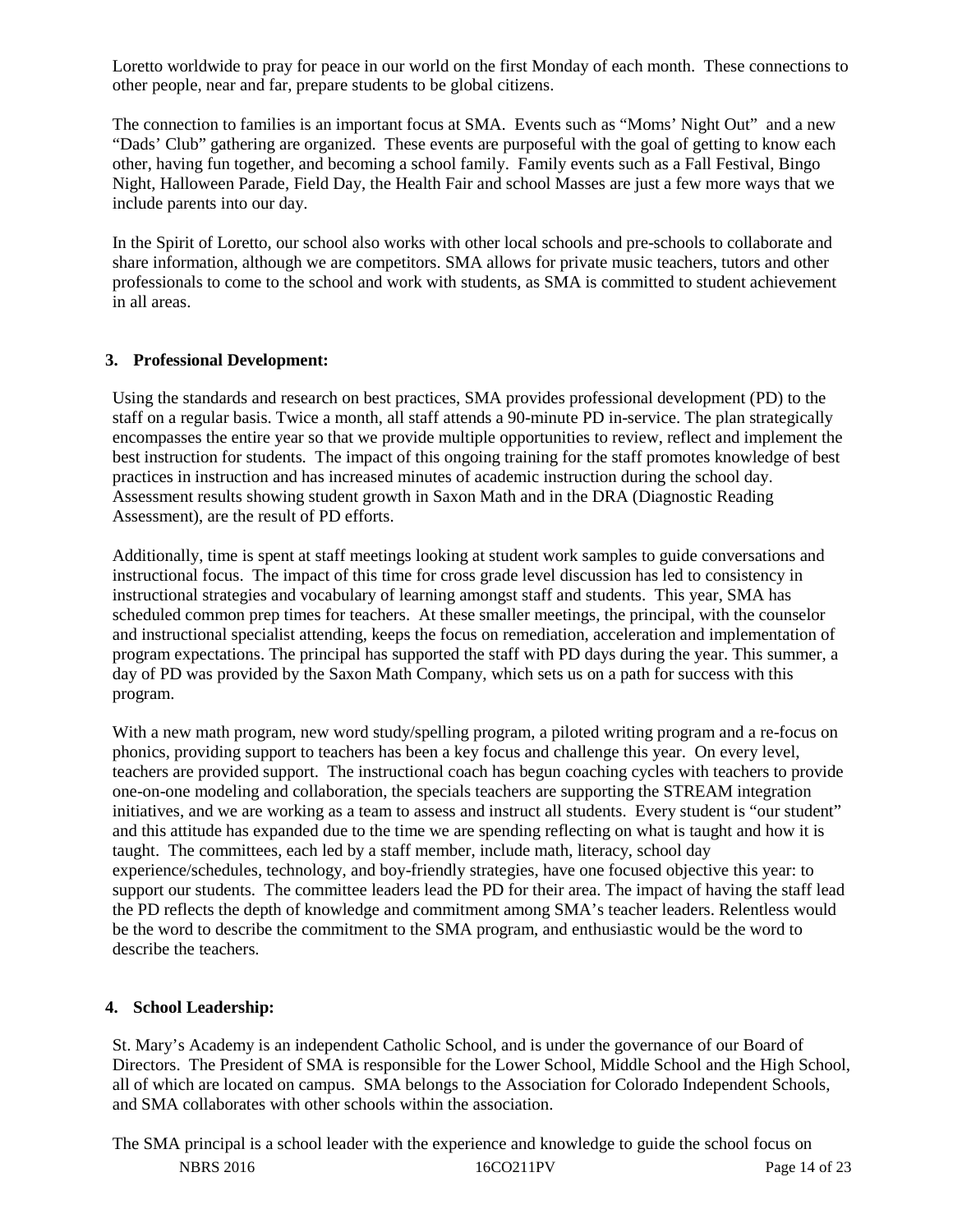student achievement. The principal is responsible for interviewing, hiring, supervising and evaluating all faculty and staff members. The principal is also a key contributor to the admissions process and is directly involved with all school tours, admission events, visiting local pre-schools and other recruiting events.

The principal fosters collaboration between all stakeholders in St. Mary's Academy including students, staff, parents, school administrators, the Security Team, the Admissions team, the Board of Directors and the public. Communication with all leaders promotes a positive culture of high expectations along with the encouragement and support necessary to achieve success.

The Academy Parent support group meets with the principal monthly and they work closely together on everything from academic achievement information to social and emotional support for both students and parents. Many events are planned to support the school culture.

There are many layers of committees focused on improving student achievement. Last year, ten committees were formed with teacher leaders to address literacy and math, instructional practices and a focus on learning styles of boys, improving the schedule to provide cross grade level communication and school leadership. The committees continue this year. The principal puts conversations about achievement at the forefront of every decision. The principal is committed to growing the leaders with skills such as building group norms, facilitative leadership, addressing adult learning styles, and building morale as the staff embraces the changes.

The school counselor supports leadership and student learning by attending all grade level team meetings, faculty meetings and maintaining communication with parents.

A group of grade level chairs has been established to give input and ideas to build school wide consensus shared at each grade level.

A student council group has been added with the third through fifth grade students, as leadership is not limited to adults at SMA. At the student council meetings, the principal teaches leadership skills, works on service projects for our school, and has students make decisions that positively affect the school culture, such as spirit days.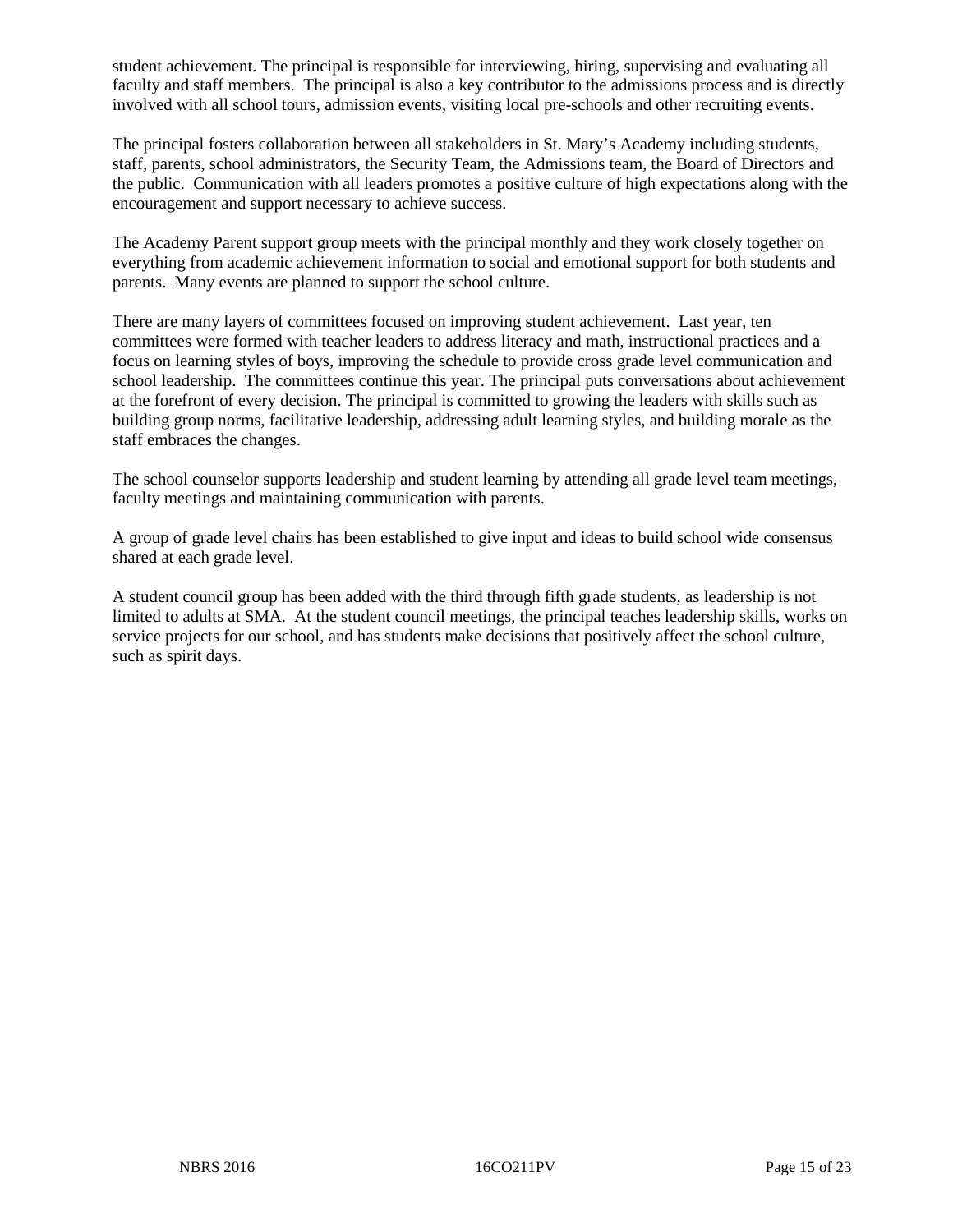Faith. Community. Justice. Respect.

The Loretto School Values permeate everything accomplished in the Lower School at St. Mary's Academy and are the most influential factors to success. Visitors often say they can feel the special spirit of the school. From the courageous sisters of Loretto who made the arduous journey over 150 years ago, to this very day, we focus on students and helping them achieve success in all areas of their lives. This includes academic success with a rigorous curriculum and emotional success supported with music, service to others and a love of St. Mary's Academy. The sincerity of the love that the entire staff feels for the students and families allows for success and for failure.

#### Faith.

Faith deeply affects the attitudes about learning at St. Mary's Academy. When walking into classrooms, students and teachers are discussing the attitudes of learning and how faith can strengthen resolve, perseverance and confidence as students are challenged. Students are tapping into their faith to support their learning on a daily basis.

#### Community.

The Community of St. Mary's Academy stands behind students as they grow. The deep love for SMA is exemplified by how many alumnae return to our school. In the Lower School, one teacher at each grade level graduated from St. Mary's Academy. Currently, the Art and Spanish teachers are working with students who need help with memorization by using art mediums, songs, and even a second language to reach a different part of their brain. When students have struggled in upper grades, the PE coach has taken the time to set up a regular time to support the students emotionally. It is a common occurrence to attend a class where a 13 year old Middle School mentoring volunteer is sitting at a table with 1st graders guiding them to do their best, try something harder or take a chance.

#### Justice. Respect.

When reflecting on academic success, the Loretto School Values of Justice and Respect affect the attitudes we expect from students as they learn. Students are taught personal responsibility setting their own standards for excellence. Students who value themselves and their unique pindividuality also value learning as a way to fulfill themselves. Students arrive each day wearing a uniform, and the uniform signifies that they are at school for a purpose. Academic achievement and becoming lifelong learners and members of the global society are the goal.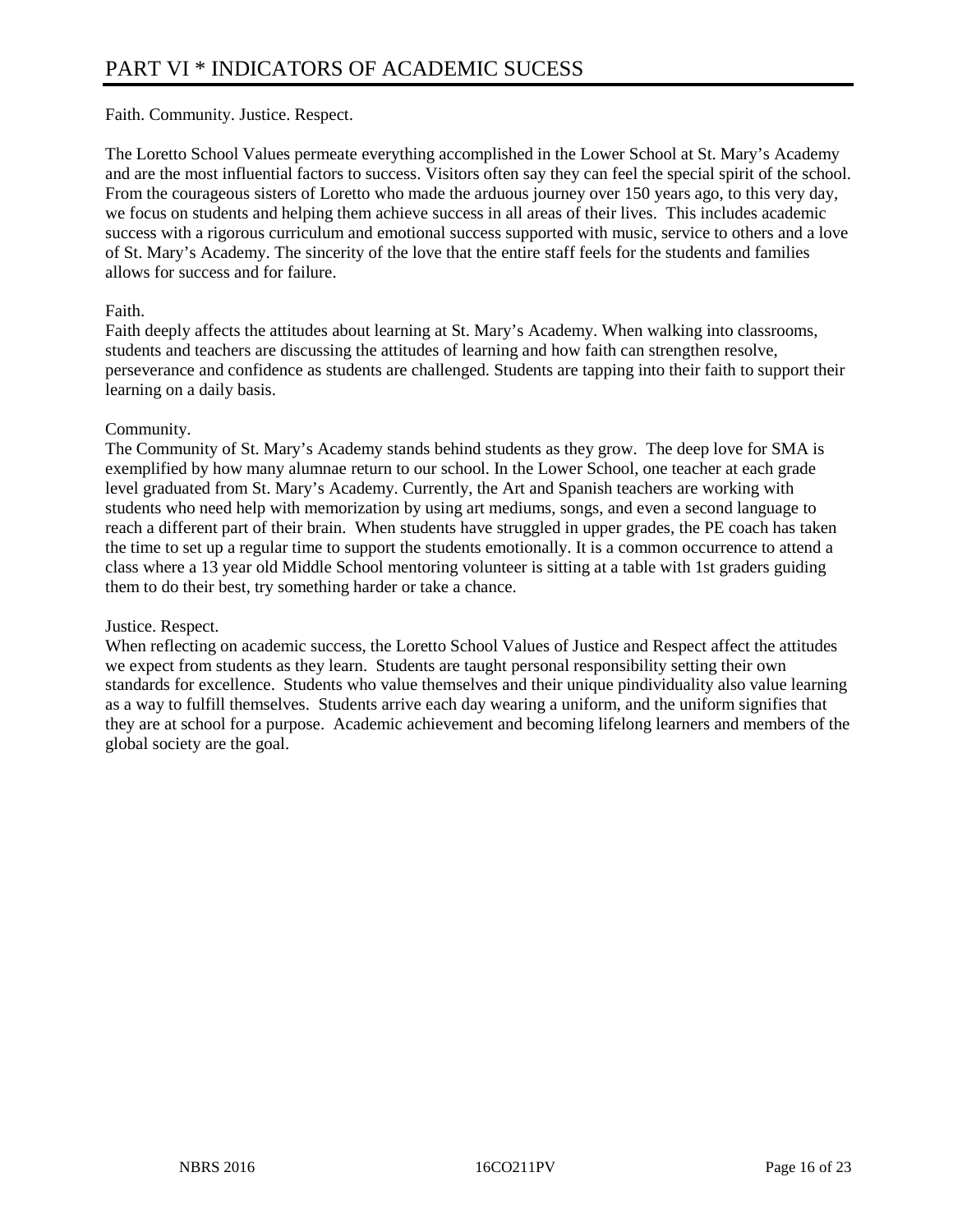# PART VII - NON-PUBLIC SCHOOL INFORMATION

1. Non-public school association(s): <u>Independent</u>

Identify the religious or independent associations, if any, to which the school belongs. Select the primary association first.

| 2. | Does the school have nonprofit, tax-exempt $(501(c)(3))$ status?                                       | Yes X   | No. |
|----|--------------------------------------------------------------------------------------------------------|---------|-----|
| 3. | What is the educational cost per student?<br>(School budget divided by enrollment)                     | \$20038 |     |
| 4. | What is the average financial aid per student?                                                         | \$10283 |     |
| 5. | What percentage of the annual budget is devoted to<br>scholarship assistance and/or tuition reduction? | 14%     |     |
| 6. | What percentage of the student body receives<br>scholarship assistance, including tuition reduction?   | 18%     |     |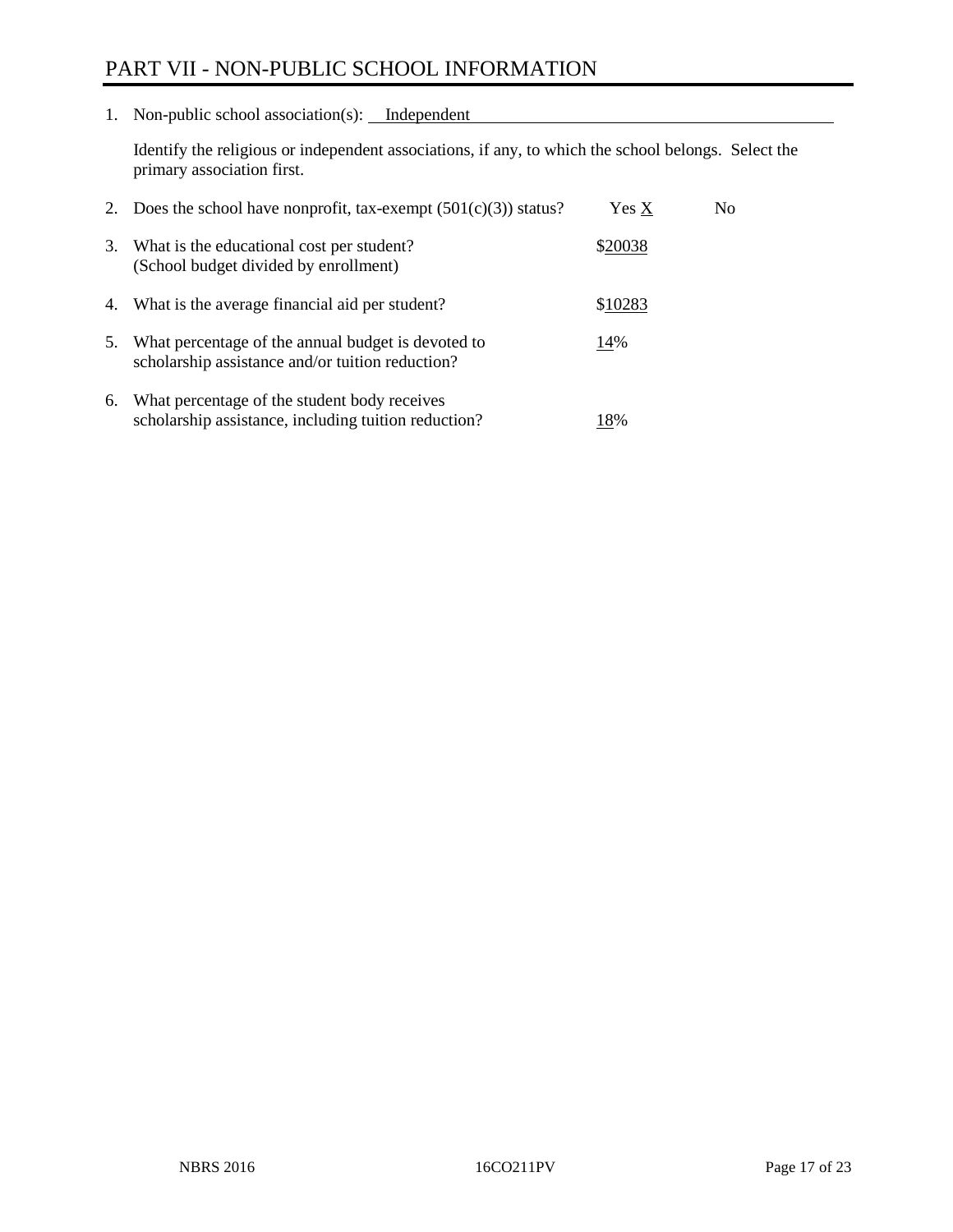| <b>Subject:</b> Math          | <b>Test:</b> Terranova, third edition |
|-------------------------------|---------------------------------------|
| Grade: 3                      | <b>Edition/Publication Year:</b>      |
|                               | 2008                                  |
| <b>Publisher:</b> McGraw Hill | Scores are reported here as:          |
|                               | Scaled scores                         |

| School Year                                | 2014-2015 |
|--------------------------------------------|-----------|
| Testing month                              | Apr       |
| <b>SCHOOL SCORES</b>                       |           |
| <b>Average Score</b>                       | 658.2     |
| Number of students tested                  | 28        |
| Percent of total students tested           | 100       |
| Number of students alternatively assessed  |           |
| Percent of students alternatively assessed | $\theta$  |
| <b>SUBGROUP SCORES</b>                     |           |
| 1. Other 1                                 |           |
| Average Score                              |           |
| Number of students tested                  |           |
| 2. Other 2                                 |           |
| <b>Average Score</b>                       |           |
| Number of students tested                  |           |
| 3. Other 3                                 |           |
| <b>Average Score</b>                       |           |
| Number of students tested                  |           |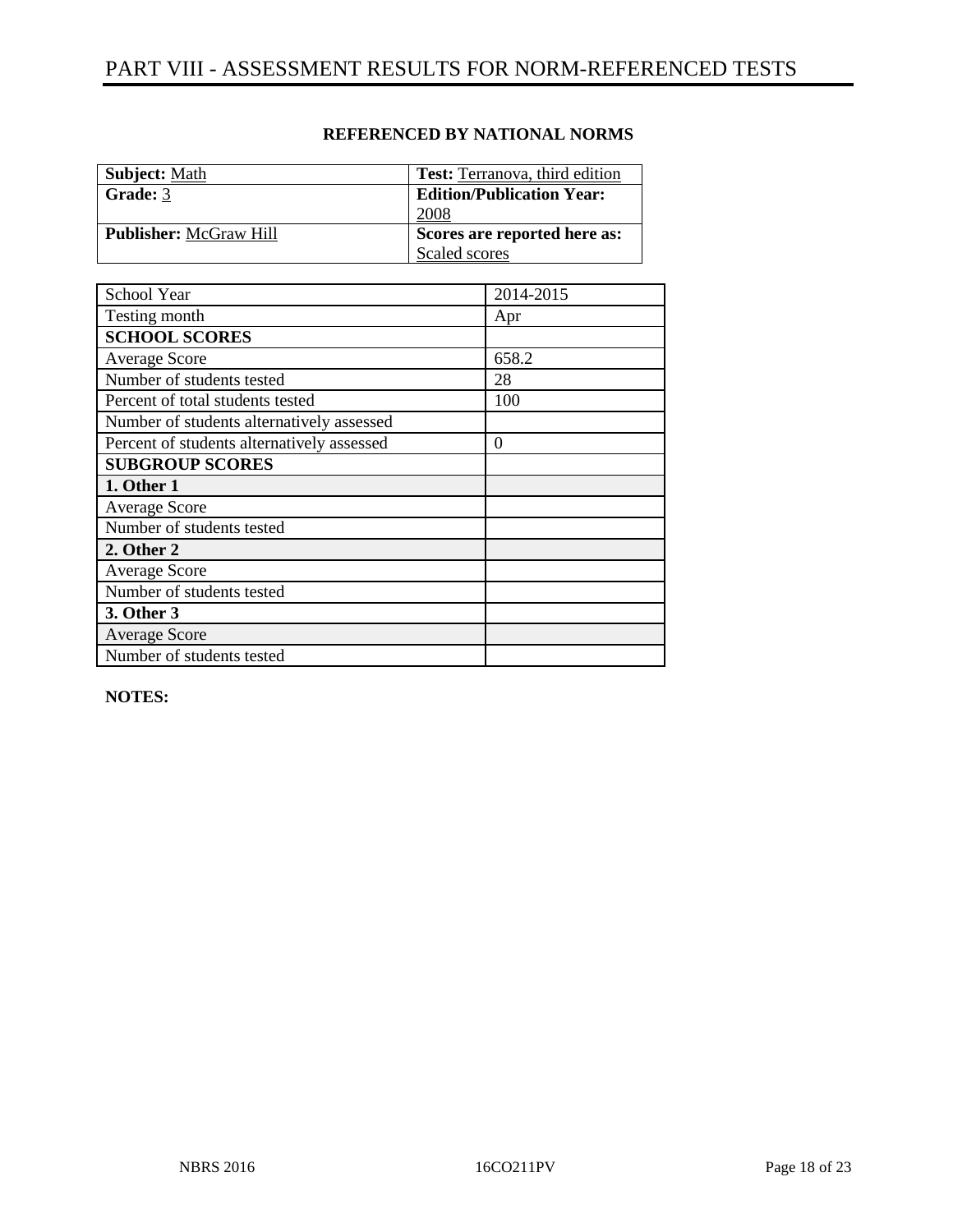| <b>Subject: Math</b>          | <b>Test:</b> Terranova, third edition |
|-------------------------------|---------------------------------------|
| Grade: 4                      | <b>Edition/Publication Year:</b>      |
|                               | 2008                                  |
| <b>Publisher:</b> McGraw Hill | Scores are reported here as:          |
|                               | Scaled scores                         |

| School Year                                | 2014-2015 |
|--------------------------------------------|-----------|
| Testing month                              | Apr       |
| <b>SCHOOL SCORES</b>                       |           |
| <b>Average Score</b>                       | 653       |
| Number of students tested                  | 31        |
| Percent of total students tested           | 97        |
| Number of students alternatively assessed  |           |
| Percent of students alternatively assessed | $\theta$  |
| <b>SUBGROUP SCORES</b>                     |           |
| 1. Other 1                                 |           |
| <b>Average Score</b>                       |           |
| Number of students tested                  |           |
| 2. Other 2                                 |           |
| <b>Average Score</b>                       |           |
| Number of students tested                  |           |
| 3. Other 3                                 |           |
| <b>Average Score</b>                       |           |
| Number of students tested                  |           |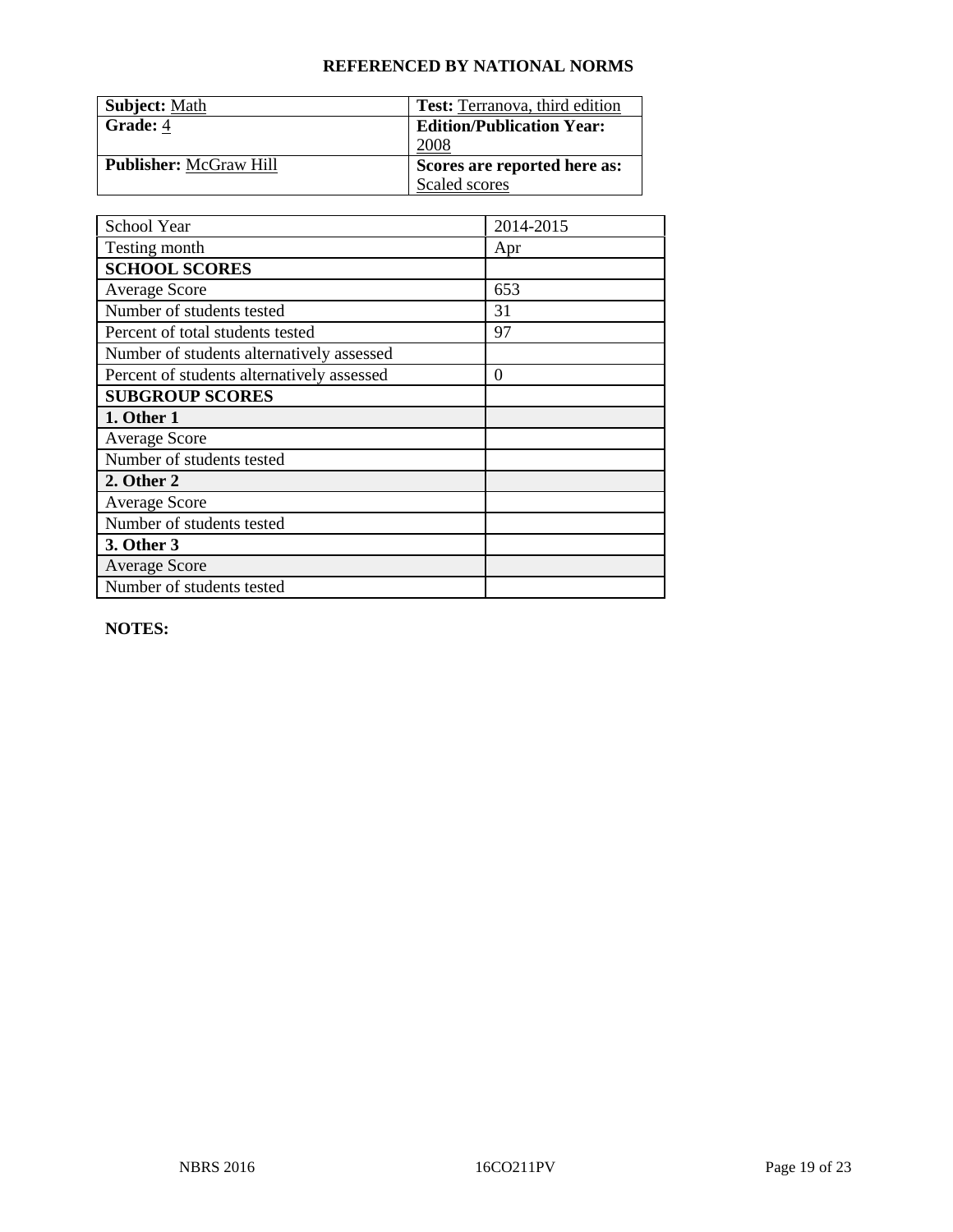| <b>Subject: Math</b>          | <b>Test:</b> Terranova, third edition |
|-------------------------------|---------------------------------------|
| Grade: 5                      | <b>Edition/Publication Year:</b>      |
|                               | 2008                                  |
| <b>Publisher:</b> McGraw Hill | Scores are reported here as:          |
|                               | Scaled scores                         |

| School Year                                | 2014-2015 |
|--------------------------------------------|-----------|
| Testing month                              | Apr       |
| <b>SCHOOL SCORES</b>                       |           |
| <b>Average Score</b>                       | 677       |
| Number of students tested                  | 47        |
| Percent of total students tested           | 100       |
| Number of students alternatively assessed  |           |
| Percent of students alternatively assessed | $\theta$  |
| <b>SUBGROUP SCORES</b>                     |           |
| 1. Other 1                                 |           |
| <b>Average Score</b>                       |           |
| Number of students tested                  |           |
| 2. Other 2                                 |           |
| <b>Average Score</b>                       |           |
| Number of students tested                  |           |
| 3. Other 3                                 |           |
| <b>Average Score</b>                       |           |
| Number of students tested                  |           |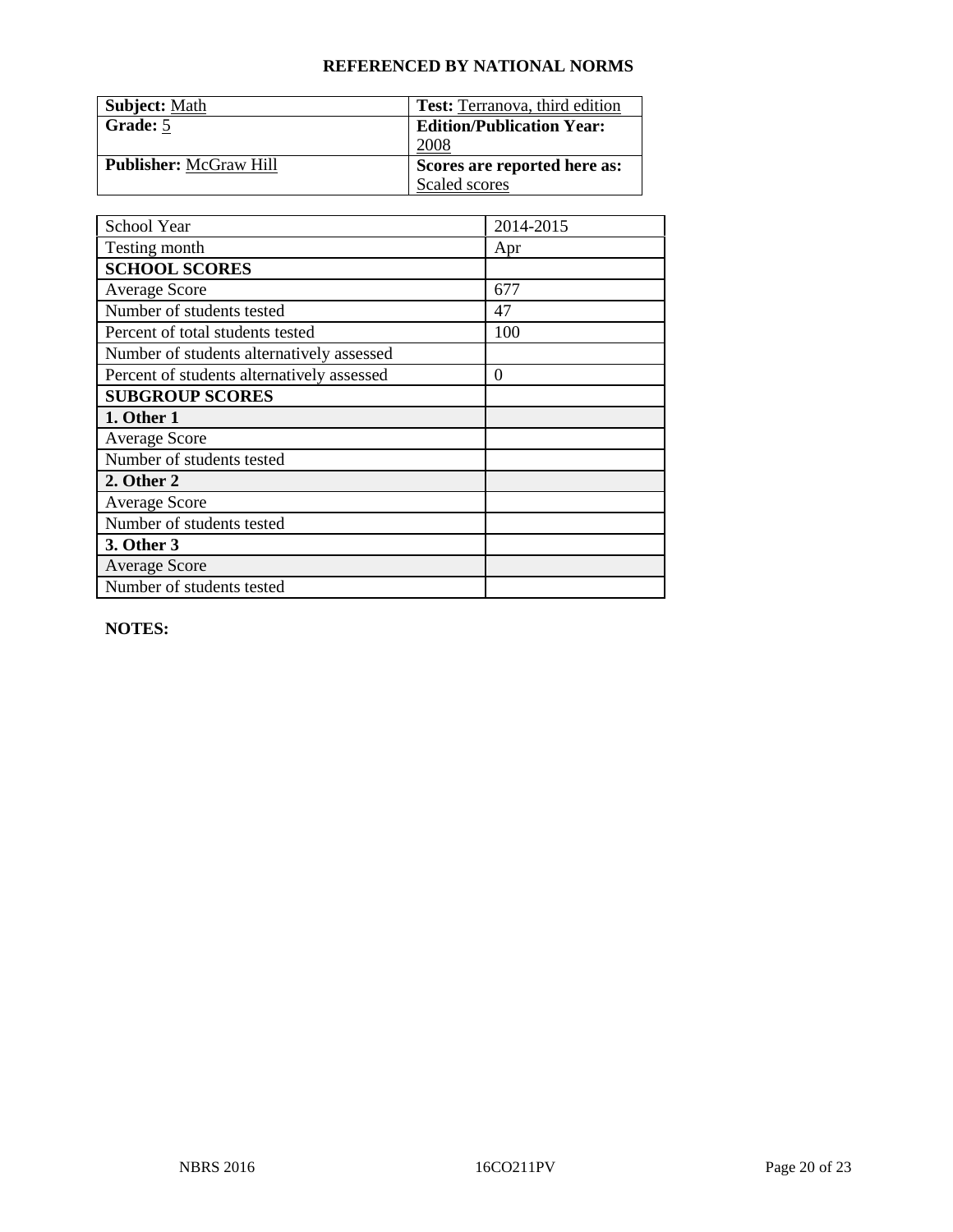| <b>Subject: Reading/ELA</b>   | <b>Test:</b> Terranova, third edition |
|-------------------------------|---------------------------------------|
| Grade: 3                      | <b>Edition/Publication Year:</b>      |
|                               | 2008                                  |
| <b>Publisher:</b> McGraw Hill | Scores are reported here as:          |
|                               | Scaled scores                         |

| School Year                                | 2014-2015 |
|--------------------------------------------|-----------|
| Testing month                              | Apr       |
| <b>SCHOOL SCORES</b>                       |           |
| <b>Average Score</b>                       | 658.5     |
| Number of students tested                  | 28        |
| Percent of total students tested           | 100       |
| Number of students alternatively assessed  |           |
| Percent of students alternatively assessed | $\theta$  |
| <b>SUBGROUP SCORES</b>                     |           |
| 1. Other 1                                 |           |
| <b>Average Score</b>                       |           |
| Number of students tested                  |           |
| 2. Other 2                                 |           |
| <b>Average Score</b>                       |           |
| Number of students tested                  |           |
| 3. Other 3                                 |           |
| <b>Average Score</b>                       |           |
| Number of students tested                  |           |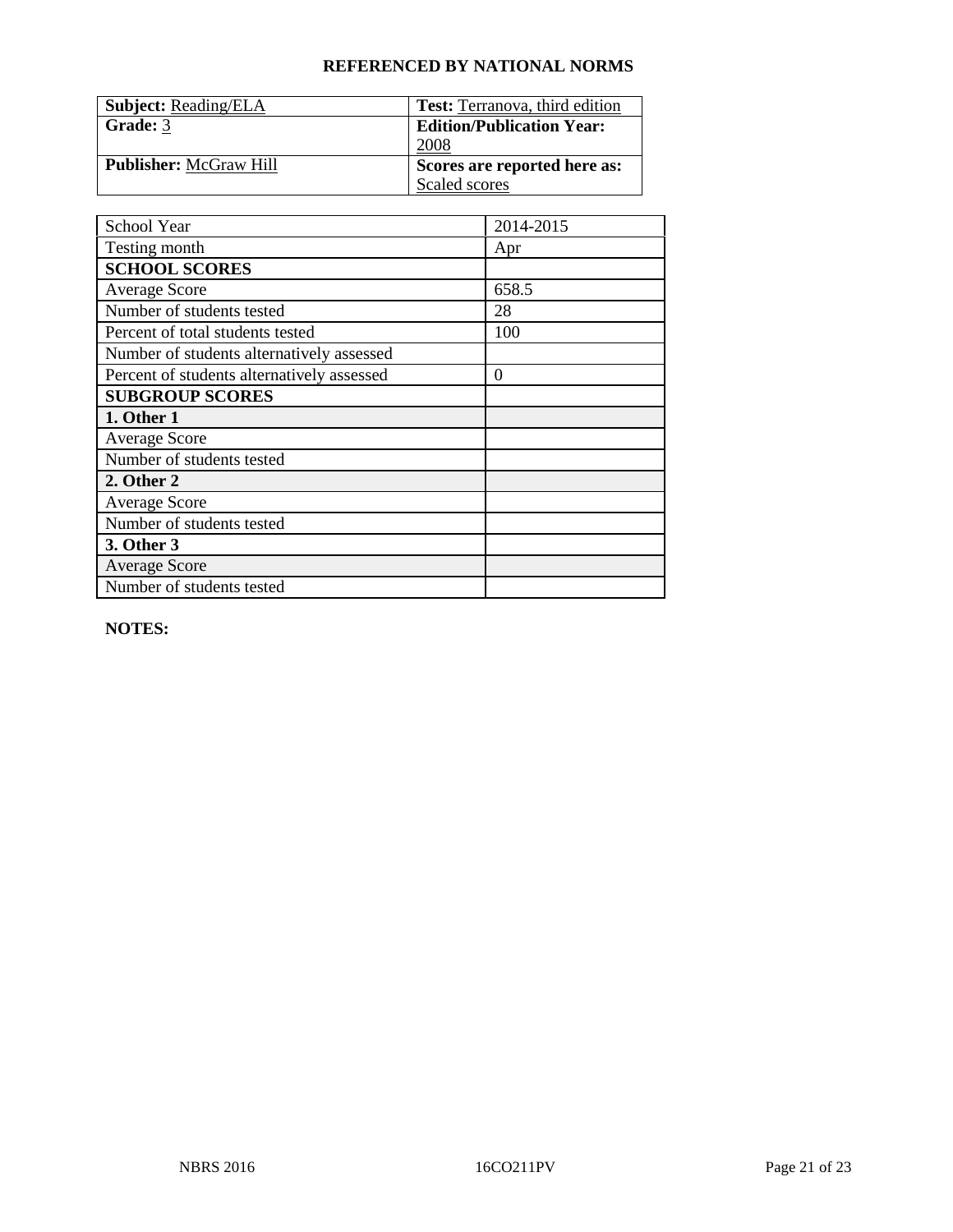| <b>Subject: Reading/ELA</b>   | <b>Test:</b> Terranova, third edition |
|-------------------------------|---------------------------------------|
| Grade: 4                      | <b>Edition/Publication Year:</b>      |
|                               | 2008                                  |
| <b>Publisher:</b> McGraw Hill | Scores are reported here as:          |
|                               | Scaled scores                         |

| School Year                                | 2014-2015 |
|--------------------------------------------|-----------|
| Testing month                              | Apr       |
| <b>SCHOOL SCORES</b>                       |           |
| <b>Average Score</b>                       | 672.3     |
| Number of students tested                  | 32        |
| Percent of total students tested           | 100       |
| Number of students alternatively assessed  |           |
| Percent of students alternatively assessed | $\theta$  |
| <b>SUBGROUP SCORES</b>                     |           |
| 1. Other 1                                 |           |
| <b>Average Score</b>                       |           |
| Number of students tested                  |           |
| 2. Other 2                                 |           |
| <b>Average Score</b>                       |           |
| Number of students tested                  |           |
| 3. Other 3                                 |           |
| <b>Average Score</b>                       |           |
| Number of students tested                  |           |